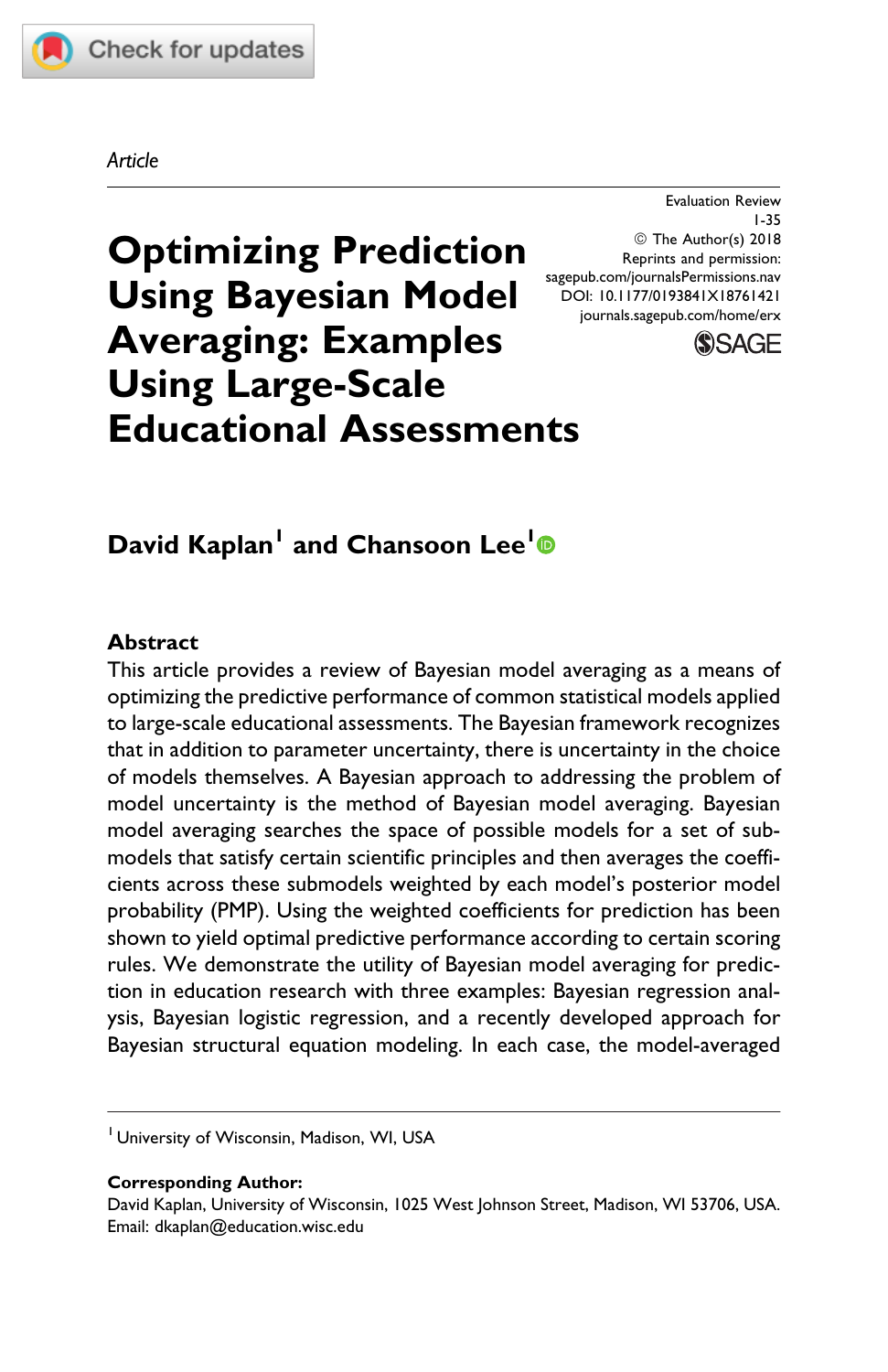estimates are shown to yield better prediction of the outcome of interest than any submodel based on predictive coverage and the log-score rule. Implications for the design of large-scale assessments when the goal is optimal prediction in a policy context are discussed.

#### Keywords

Bayesian model averaging, large-scale assessments, education

The distinctive feature that separates Bayesian statistical inference from its frequentist counterpart is its focus on describing and modeling all forms of uncertainty. The primary focus of uncertainty within the Bayesian framework concerns background knowledge about model parameters. In the Bayesian framework, all unknowns are described by probability distributions designed to encode background knowledge about parameters; and because parameters are, by definition, unknown, Bayesian inference encodes background knowledge about parameters in the form of prior distributions.

As with frequentist model building, another goal of Bayesian statistical analysis is model choice. Two popular methods are the Bayesian information criterion (BIC; Kass & Raftery, 1995; Schwarz, 1978) and the deviance information criterion (DIC; Spiegelhalter, Best, Carlin, & van der Linde, 2002). In both cases, a set of models are compared, and the model with the lowest BIC or DIC value is chosen for summary and discussion.

Within the Bayesian framework, parameters are not the only unknown elements. In fact, the Bayesian framework recognizes that models themselves possess uncertainty insofar as a particular model is typically chosen among a set of competing models that could also have generated the data. Quoting Hoeting, Madigan, Raftery, and Volinsky (1999),

Standard statistical practice ignores model uncertainty. Data analysts typically select a model from some class of models and then proceed as if the selected model had generated the data. This approach ignores the uncertainty in model selection, leading to over-confident inferences and decisions that are more risky than one thinks they are. (p. 382)

In practice, model uncertainty often goes unnoticed, and the impact of this uncertainty can be quite profound. Although a number of methods exist in the Bayesian literature to aid in improving model prediction, including sensitivity analyses via posterior predictive checking (Gelman, Meng, &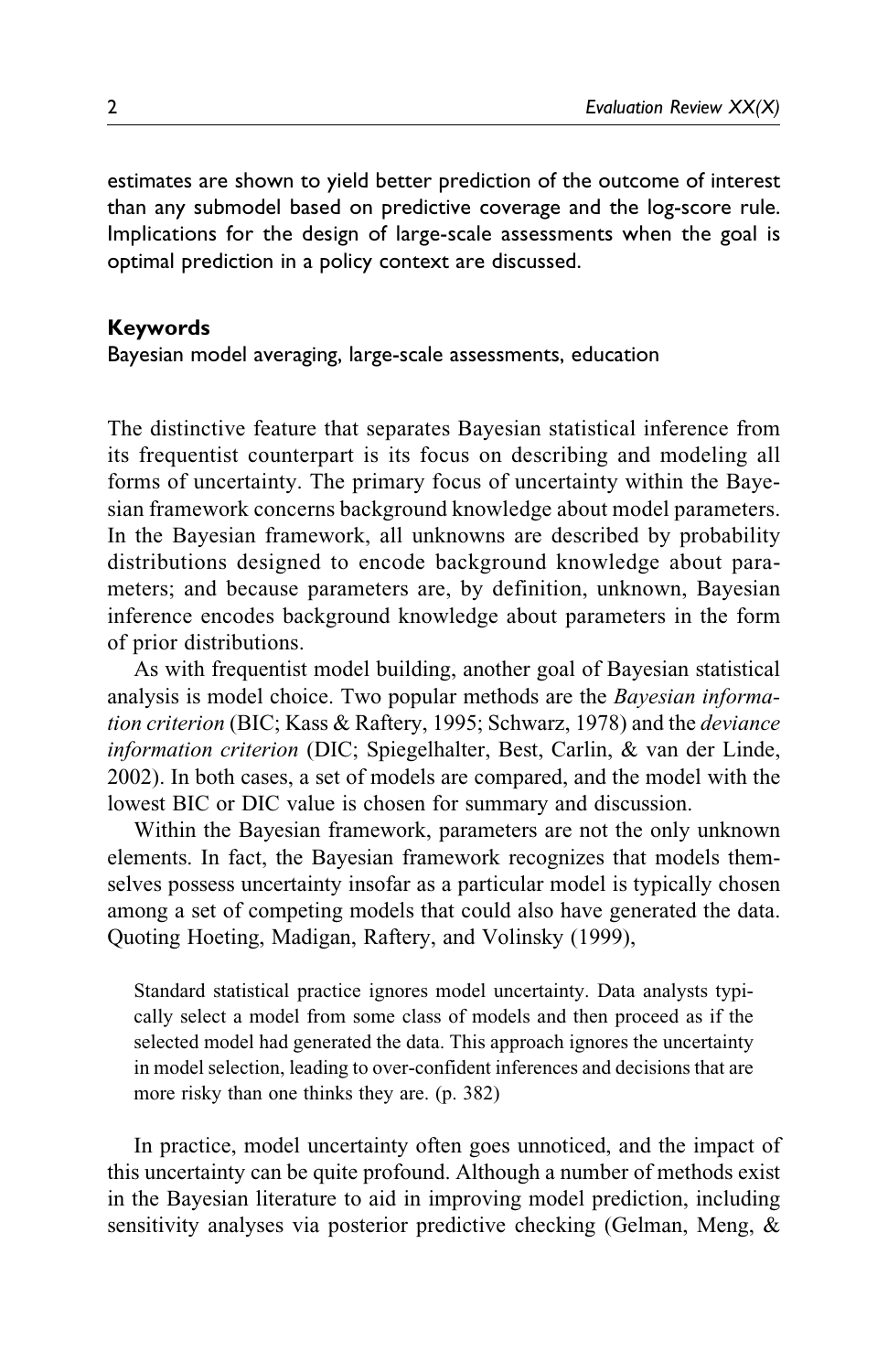Stern, 1996) and more recently the Bayesian "lasso" (Park & Casella, 2008), in the end, a single model is chosen for prediction purposes. As in the quote by Hoeting et al. (1999), we do not wish to settle on a single model but rather draw predictive strength through combining models. The current approach to addressing the problem of model uncertainty through combing models from a Bayesian point of view lies in the method of Bayesian model averaging.

Bayesian model averaging has had a long history of theoretical developments and practical applications. Early work by Leamer (1978) laid the foundation for Bayesian model averaging. Fundamental theoretical work on Bayesian model averaging was conducted in the mid-90s by Madigan and his colleagues (e.g., Hoeting, Madigan, Raftery, & Volinsky, 1999; Madigan & Raftery, 1994; Raftery, Madigan, & Hoeting, 1997). Additional theoretical work was conducted by Clyde (1999, 2003). Draper (1995) discussed how model uncertainty can arise even in the context of experimental designs, and Kass and Raftery (1995) provided a review of Bayesian model averaging and the costs of ignoring model uncertainty. A review of the general problem of model uncertainty can be found in Clyde and George (2004). Bayesian model averaging has been implemented in the R software programs "BMA" (Zeugner & Feldkircher, 2015) and "BAS" (Clyde, 2017). These packages are quite general, allowing Bayesian model averaging over linear models, generalized linear models, and survival models, with flexible handling of parameter priors.

Practical applications of Bayesian model averaging can be found across a wide variety of domains. A perusal of the extant literature shows applications of Bayesian model averaging to economics (e.g., Fernández, Ley, & Steele, 2001), political science (e.g., Montgomery & Nyhan, 2010), bioinformatics of gene express (e.g., Yeung, Bumbarner, & Raftery, 2005), weather forecasting (e.g., Sloughter, Gneiting, & Raftery, 2013), causal inference using propensity score analysis (Chen & Kaplan, 2015; Kaplan & Chen, 2012, 2014), and structural equation modeling (SEM; Kaplan & Lee, 2015) to name just a few.

## Policy Significance

The subject-matter motivation for this article lies in the use of large-scale assessments for education policy analysis. Specifically, of critical importance to educational evaluation and policy analysis is the monitoring of trends in important educational outcomes. For example, the United Nations Sustainable Development Goals identified Goal 4 as focusing on quality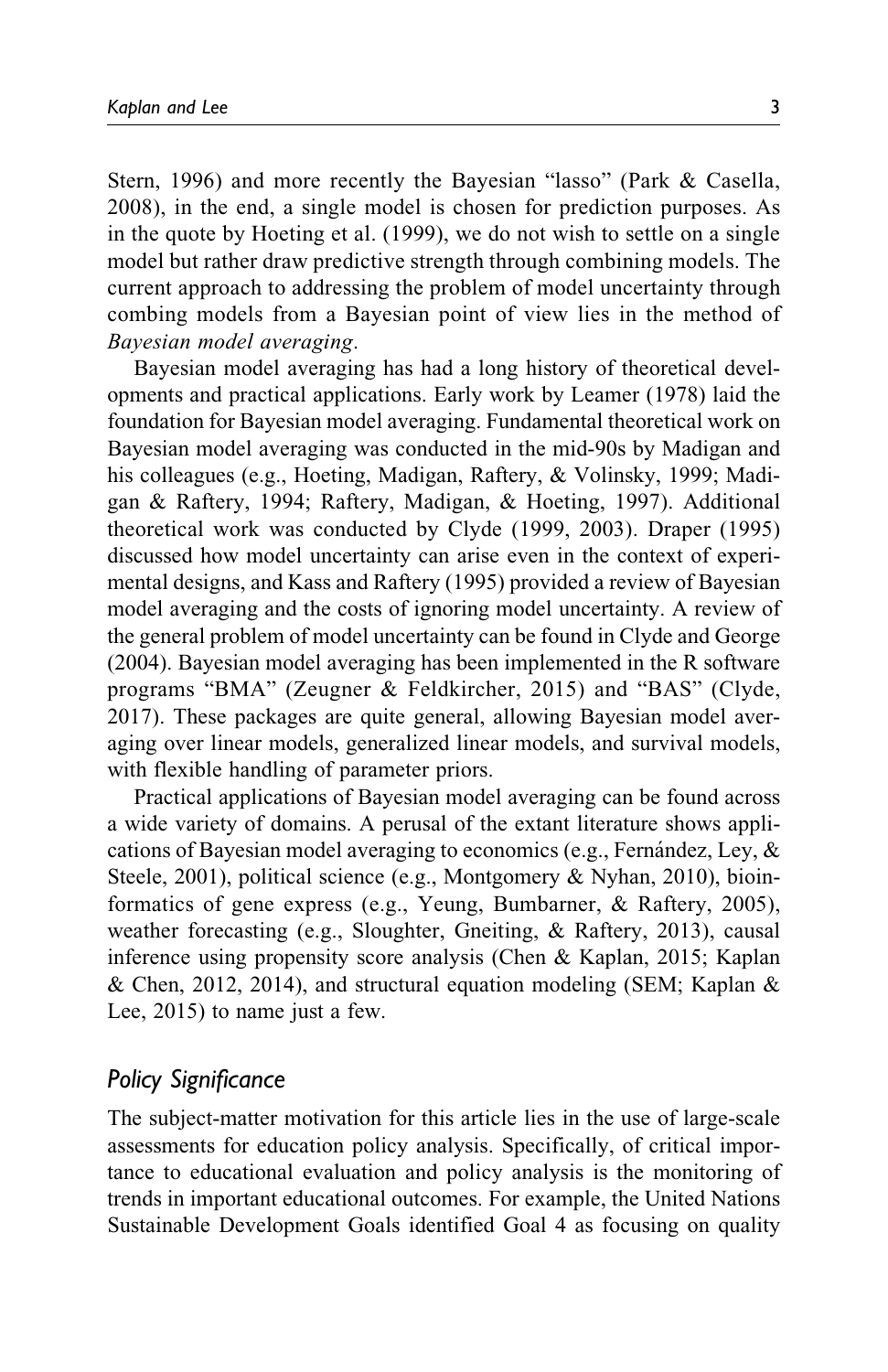education for all. Many of the stated targets under Goal 4 focus on reducing the gender gap in quality education, and, in particular, Goal 4.6 focuses on achieving literacy and numeracy for men and women ([http://www.un.org/](http://www.un.org/sustainabledevelopment/) [sustainabledevelopment/\)](http://www.un.org/sustainabledevelopment/).

Developing optimal predictive models would allow education researchers and policy makers to assess cross-country progress and forecasts toward Goal 4.6 using, among other data sources, large-scale cross-sectional and longitudinal educational data such as the Early Childhood Longitudinal Study (ECLS-K; National Center for Educational Statistics (NCES), 2001), the Program for International Student Assessment (PISA; e.g., Organization for Economic Cooperation and Development (OECD), 2010), or the Trends in International Mathematics and Science Study (TIMSS; e.g., Mullis, 2013). Large-scale assessments provide a unique lens on the antecedents, mediators, and outcomes of education policies and practices. Although applications of advanced statistical models to these types of data are, of course, not new, a review of the extant literature indicates that these models have not been applied to educational data with the explicit goal of obtaining models exhibiting optimal predictive performance for education research, evaluation, or policy purposes.

## Purpose and Organization of this Article

The purpose of this article is to provide a general review of Bayesian model averaging with applications to common statistical models applied in educational research, evaluation, and policy analysis. Our focus is on traditional methods of Bayesian model averaging that make use of readily available software applied to real data in order to demonstrate the gain in predictive accuracy when applying Bayesian model averaging for optimizing predictive performance. It should be noted, however, that Bayesian model averaging is still an active field of methodological development.

The organization of this article is as follows. In the next section, we discuss the model choice problem. Next, we outline the method of Bayesian model averaging with an additional discussion of Occam's window and the  $MC<sup>3</sup>$  algorithm, following closely the work of Madigan and his colleagues (Hoeting et al., 1999; Madigan & Raftery, 1994; Raftery et al., 1997). We then demonstrate Bayesian model averaging with three examples: Bayesian linear regression, Bayesian logistic regression, and Bayesian structural equation modeling (BSEM). This article next discusses some additional technical considerations, a brief discussion of frequentist approaches to model averaging, and finally, implications for large-scale assessment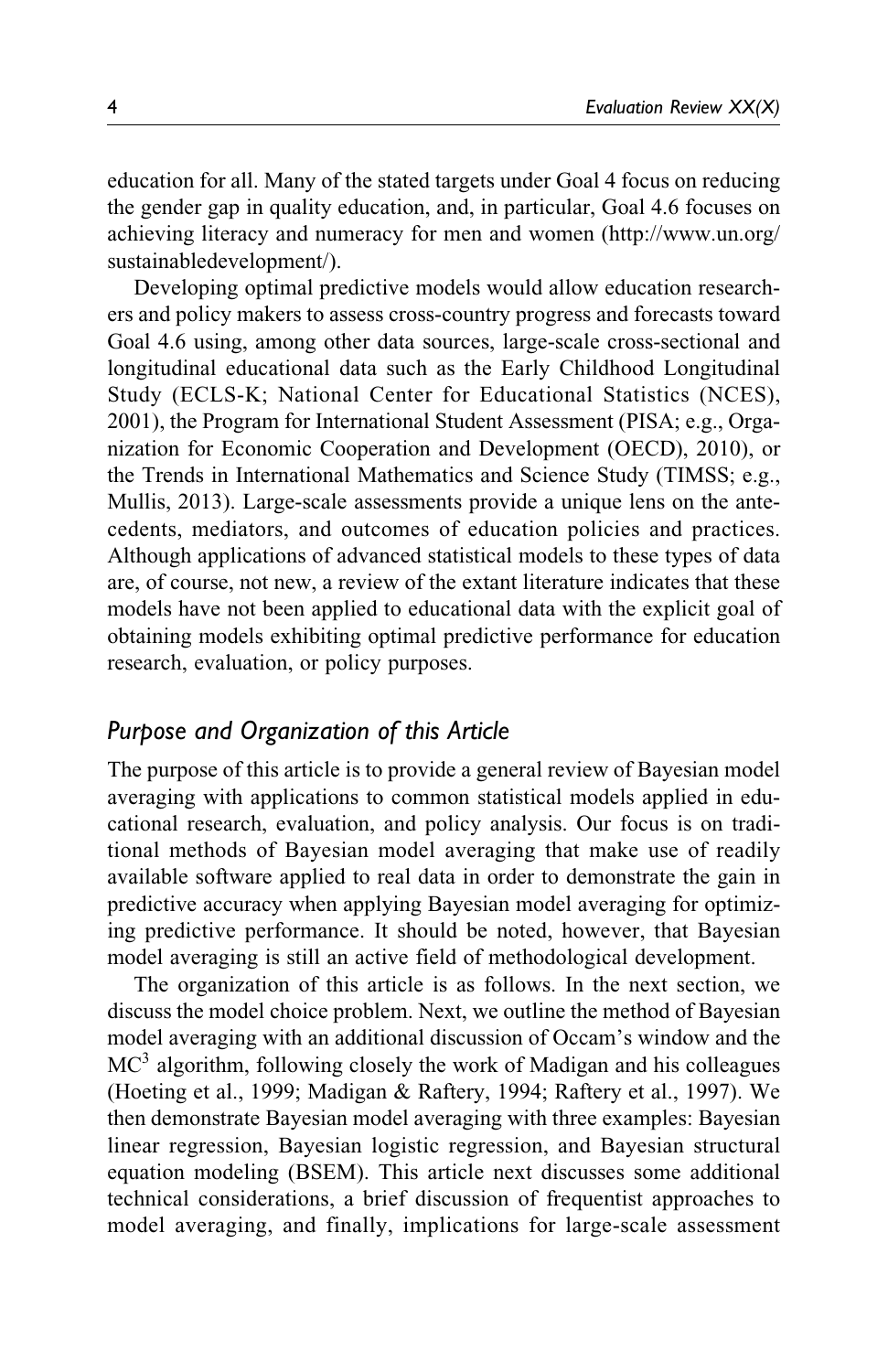designs when the goal is to optimize prediction. The last section of this article concludes. All analyzes are conducted within the R programming environment (R Core Team, 2017), and all data and code are available at <http://bise.wceruw.org/index.html>

## The Method of Bayesian Model Averaging

Following Madigan and Raftery (1994), consider a quantity of interest such as a future observation. We will denote this quantity as  $\Upsilon$ . Next, consider a set of competing models  $M_k$ ,  $k = 1, 2, \ldots, K$  that are not necessarily nested. The posterior distribution of  $\Upsilon$  given data y can be written as a mixture distribution,

$$
p(\Upsilon|y) = \sum_{k=1}^{K} p(\Upsilon|M_k)p(M_k|y), \qquad (1)
$$

 $p(M_k|y)$  is the posterior probability of model  $M_k$  written as:

$$
p(M_k|y) = \frac{p(y|M_k)p(M_k)}{\sum_{l=1}^{K} p(y|M_l)p(M_l)},
$$
\n(2)

the first term in the numerator on the right-hand side of Equation 2 is the probability of the data given model  $k$ , also referred to as the *integrated* likelihood written as:

$$
p(y|M_k) = \int p(y|\theta_k, M_k) p(\theta_k|M_k) d\theta_k, \qquad (3)
$$

 $p(\theta_k|M_k)$  is the prior distribution of the parameters  $\theta_k$  under model  $M_k$ (Raftery et al., 1997). The PMPs can be considered mixing weights for the mixture distribution given in Equation 1 (Clyde & Iversen, 2015). The second term  $p(M_k)$  on the right-hand side of Equation 2 is the prior model probability for model  $k$ , allowing each model to have a different prior probability based on past performance of that model or a belief regarding which of the models might be the true model. The denominator of Equation 2 ensures that  $p(M_k|y)$  integrates to 1.0, as long as the true model is in the set of models under consideration. A review of this latter issue is reserved for the Discussion section of this article.

#### Connections to Bayes Factors (BFs)

An important feature of Equation 2 is that  $p(M_k|y)$  captures the posterior (postdata) uncertainty in a given model and will likely vary across models.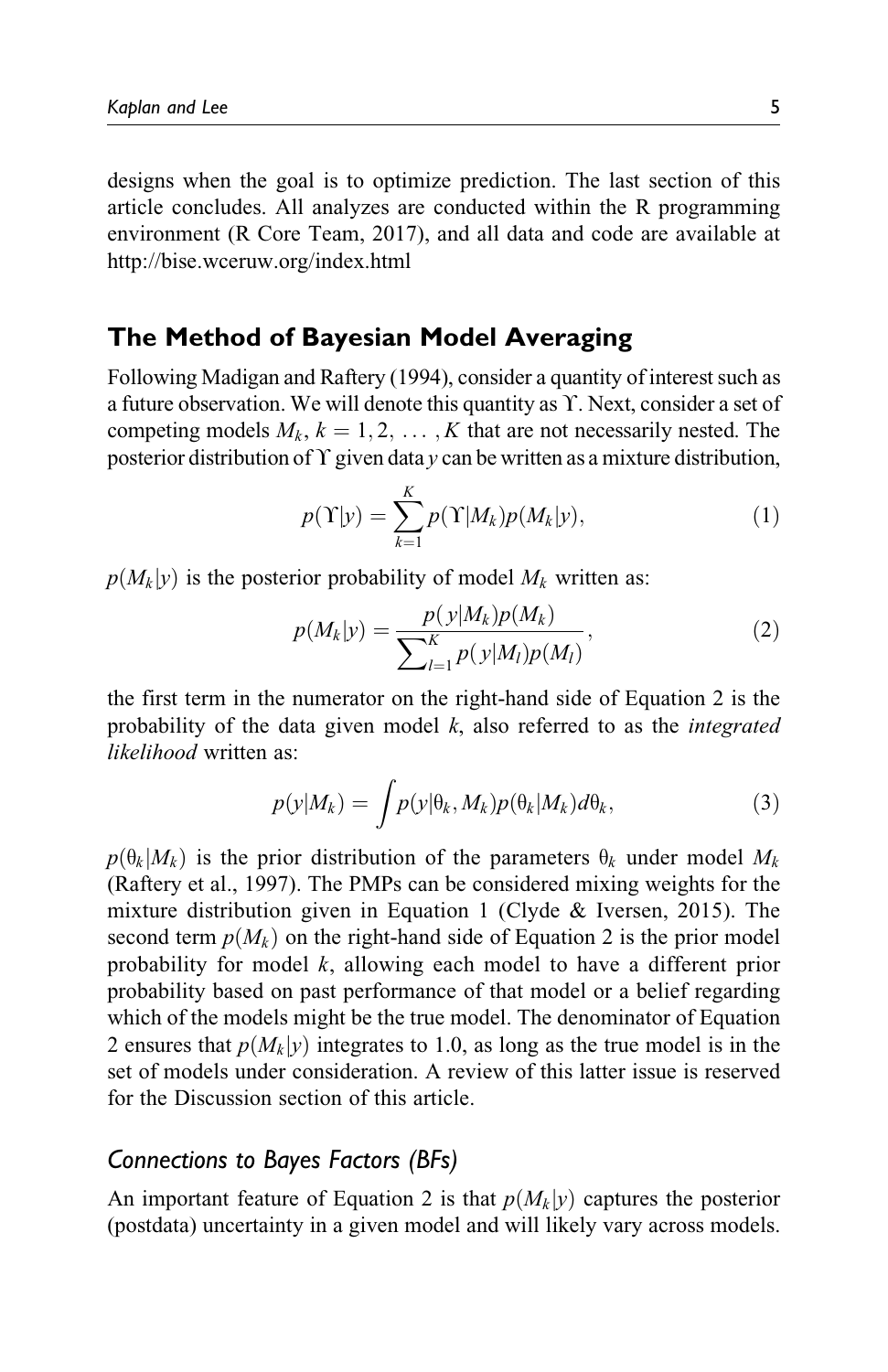Herein lies the problem of model selection; given the choice of a particular model, the analyst effectively ignores the uncertainty in other models that could have generated the data. Of course, Equation 2 could be used as a method for model selection, simply choosing the model with the largest PMP. However, to settle on a particular model still ignores the uncertainty inherent in the choice problem.

Yet another common approach for model selection is the BF which provides a way to quantify the odds that the data favor one hypothesis over another (Kass & Raftery, 1995). A key benefit of BFs is that models do not have to be nested. To motivate the BFs, consider two competing models, denoted as  $M_k$  and  $M_l$ , that could be nested within a larger space of alternative models. Let  $\theta_k$  and  $\theta_l$  be the two parameter vectors associated with these two models. These could be two regression models with a different number of variables or two SEMs specifying very different directions of mediating effects. The goal is to develop a quantity that expresses the extent to which the data support  $M_k$  over  $M_l$ . One quantity could be the posterior odds of  $M_k$  over  $M_l$ , expressed as:

$$
\frac{p(M_k|y)}{p(M_l|y)} = \frac{p(y|M_k)}{p(y|M_l)} \times \left[\frac{p(M_k)}{p(M_l)}\right].
$$
\n(4)

The first term on the right-hand side of Equation 4 is the ratio of two integrated likelihoods. This ratio is referred to as the BF for  $M_k$  over  $M_l$ , denoted here as  $BF_{kl}$ . In words, our prior opinion regarding the odds of  $M_k$ over  $M_l$ , given by  $p(M_k)/p(M_l)$ , is weighted by our consideration of the data, given by  $p(y|M_k)/p(y|M_l)$ .

A connection between the BF in Equation 4 and the PMP in Equation 2 has been pointed by others (see, e.g., Clyde, 1999). Specifically, when examining more than two models, and assuming equal prior odds, then the BF for  $M_k$  over  $M_l$  can be written as:

$$
BF_{kl} = \frac{p(y|M_k)}{p(y|M_l)}.
$$
\n(5)

Assuming that we fix the first model  $M_1$  as the baseline model, Equation 2 can be reexpressed as:

$$
p(M_k|y) = \frac{\text{BF}_{k1}p(M_k)}{\sum_{l=1}^{K} \text{BF}_{l1}p(M_l)}.
$$
 (6)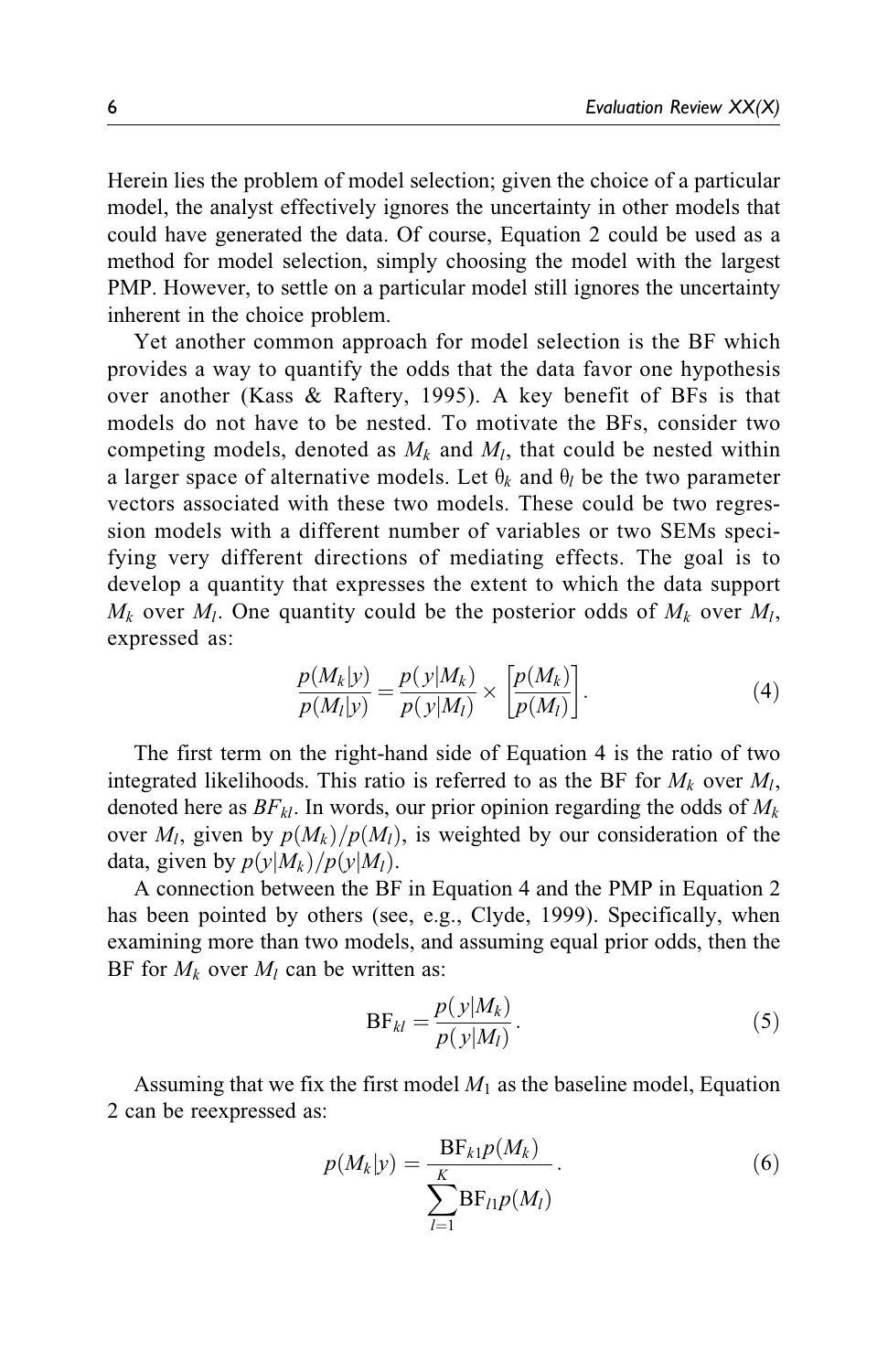# Computational Issues

As pointed out by Hoeting et al. (1999), Bayesian model averaging is difficult to implement. In particular, they note that the number of terms in Equation 1 can be quite large, the corresponding integrals are hard to compute (though possibly less so with the advent of Markov chain Monte Carlo [MCMC] sampling), the specification of  $p(M_k)$  may not be straightforward, and choosing the class of models to average over is also challenging.

To address the problem of computing Equation 3, the Laplace method, which has been used productively for the computation of BFs (Kass & Raftery, 1995), can be used, and this will lead to a simple BIC approximation under certain circumstances (Raftery, 1996; Tierney & Kadane, 1986).<sup>1</sup>

The problem of reducing the overall number of models that one could incorporate in the summation of Equation 1 has led to two interesting solutions. One solution is based on the so-called *Occam's window* criterion (Madigan & Raftery, 1994) and the other is based on MCMC model composition  $(MC<sup>3</sup>)$ 

Occam's window. To motivate the idea behind Occam's window, consider the problem of finding the best subset of predictors in a linear regression model.<sup>2</sup> Following closely the discussion given in Raftery, Madigan, and Hoeting (1997), we could initially start with very large number of predictors, but perhaps the goal is to narrow down this initially large set of predictors to a small number of predictors that provide accurate predictions. As noted in the earlier quote by Hoeting et al. (1999), the concern in drawing inferences from a single "best" model is that the choice of a single set of predictors ignores uncertainty in model selection. Occam's window provides an approach to Bayesian model averaging that reduces the subset of models under consideration.

The algorithm proceeds in two steps (Raftery et al., 1997). In the first step, models are eliminated from Equation 1 if they predict the data much less well than the model that provides the best predictions based on a "caliper" value  $C$  chosen in advance by the analyst. The caliper  $C$  sets the "width" of Occam's window. Formally, consider again a set of models  $M_k$ ,  $k = 1, ..., K$ . Then, the set A' is defined as:

$$
A' = \left\{ M_k : \frac{\max_l \{p(M_l|\mathbf{y})\}}{p(M_k|\mathbf{y})} \le C \right\}.
$$
 (7)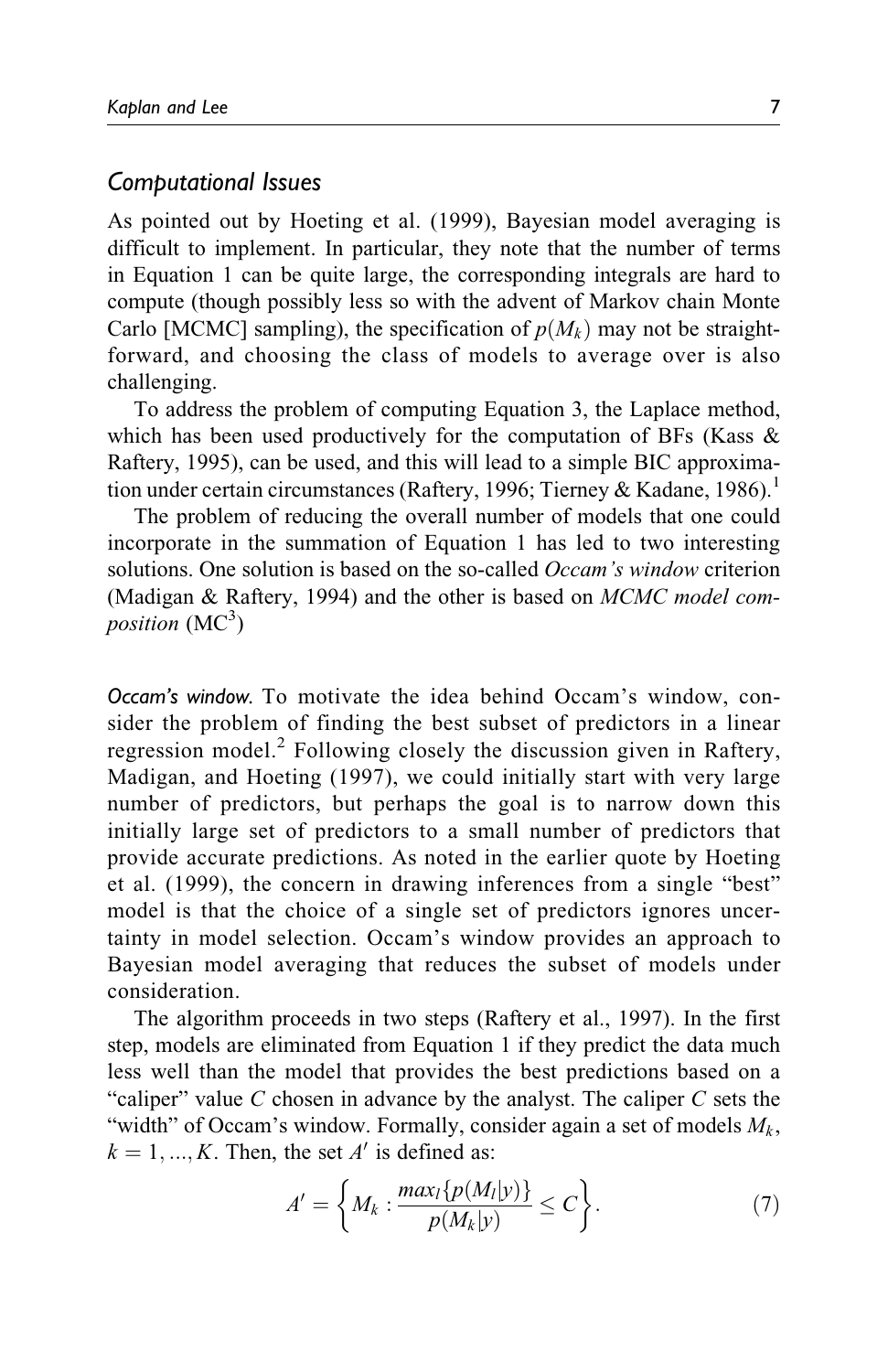In words, Equation 7 compares the model with the largest PMP,  $max_l{p(M_l|y)}$ , to a given model,  $p(M_k|y)$ . If the ratio in Equation 7 is greater than the chosen value C, then it is discarded from the set  $A'$  of models to be included in the model averaging. Notice that the set of models contained in  $A'$  is based on BF values.

The set  $A'$  now contains models to be considered for model averaging. In the second, optional, step, models are discarded from  $A'$  if they receive less support from the data than simpler submodels. Formally, models are further excluded from Equation 1 if they belong to the set:

$$
B = \left\{ M_k : \exists M_l \in A', M_l \subset M_k, \frac{p(M_l|\mathbf{y})}{p(M_k|\mathbf{y})} > 1 \right\}.
$$
 (8)

Again, in words, Equation 8 states that there exists a model  $M_l$  within the set  $A'$  and where  $M_l$  is simpler than  $M_k$ . If a complex model receives less support from the data than a simpler submodel—again based on the BF then it is excluded from B. Notice that the second step corresponds to the principle of Occam's razor (Madigan & Raftery, 1994).

With Step 1 and Step 2, the problem of Bayesian model averaging is simplified by replacing Equation 1 with:

$$
p(\Upsilon|y,A) = \sum_{M_k \in A} p(\Upsilon|M_k, y)p(M_k|y,A). \tag{9}
$$

In other words, models under consideration for Bayesian model averaging are those that are in A' but not in B. Formally,  $A = A'|B$ .

Madigan and Raftery (1994) then outline an approach to the choice between two models to be considered for Bayesian model averaging. To make the approach clear, consider the case of just two models  $M_1$  and  $M_0$ , where  $M_0$  is the simpler of the two models. This could be the case where  $M_0$ contains fewer predictors than  $M_1$  in a regression analysis. In terms of logposterior odds, if the log-posterior odds are positive, indicating support for  $M_0$ , then we reject  $M_1$ . If the log-posterior odds is large and negative, then we reject  $M_0$  in favor of  $M_1$ . Finally, if the log-posterior odds lies in between the preset criterion, then both models are retained.

 $MC<sup>3</sup>$ . The goal of MC<sup>3</sup> is the same as that of Occam's window—namely—to reduce the space of possible models that can be explored in a Bayesian model averaging exercise. Following Hoeting et al. (1999), the MC  $3$  algorithm proceeds as follows. First, let M represent the space of models of interest; in the case of linear regression, this would be the space of all possible combinations of variables. Next, the theory behind MCMC allows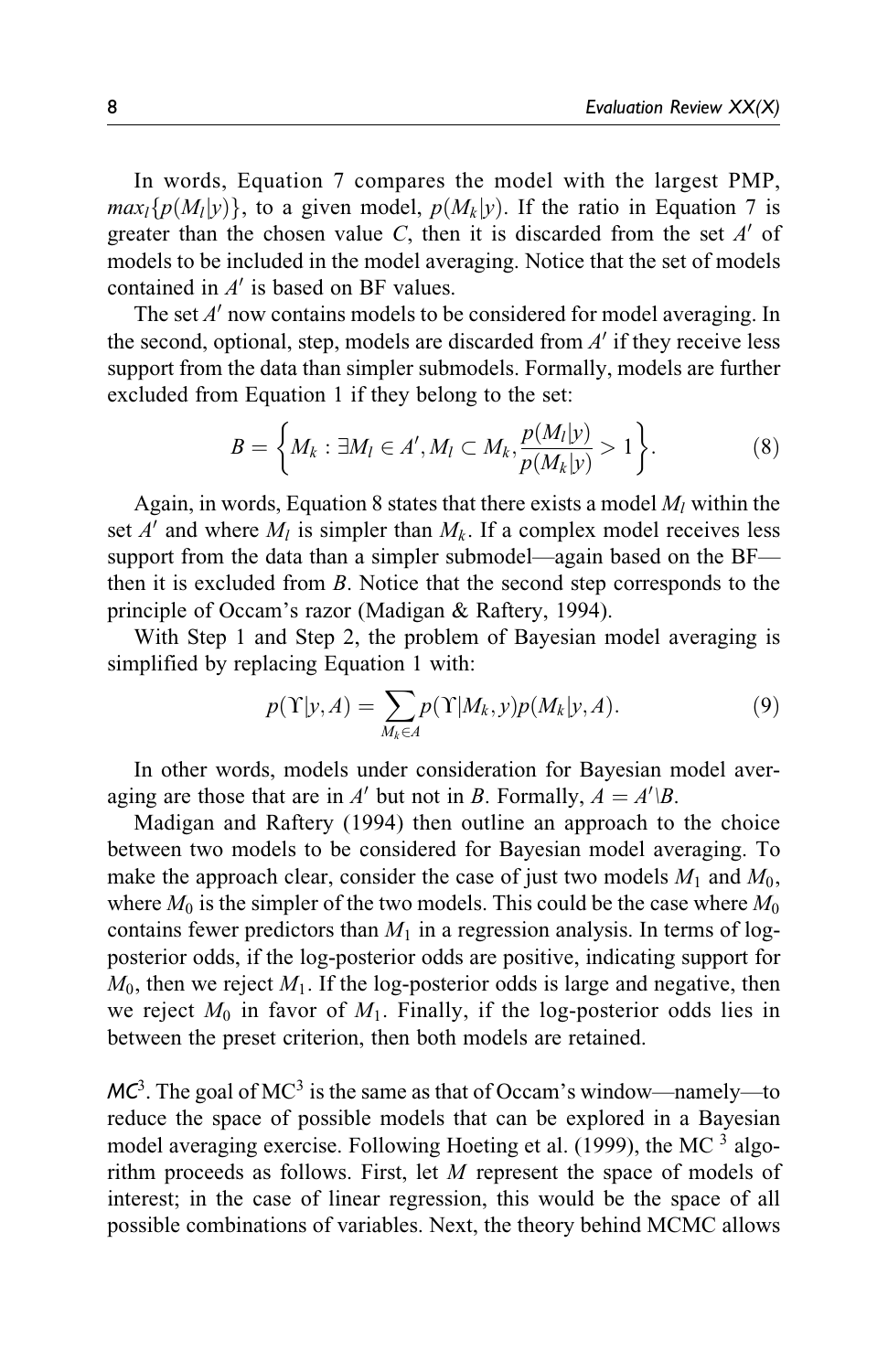us to construct a Markov chain  $\{M(t), t = 1, 2, \ldots, \}$  which converges to the posterior distribution of model k, that is,  $p(M_k|y)$ .

The manner in which models are retained under MC  $3$  is as follows. First, for any given model currently explored by the Markov chain, we can define a neighborhood for that model which includes one more variable and one less variable than the current model. So, for example, if our model has four predictors  $x_1, x_2, x_3$ , and  $x_4$ , and the Markov chain is currently examining the model with  $x_2$  and  $x_3$ , then the neighborhood of this model would include  $\{x_2\}$ ,  $\{x_3\}$ ,  $\{x_2, x_3, x_4\}$ , and  $\{x_1, x_2, x_3\}$ . Now, a transition matrix is formed such that moving from the current model  $M$  to a new model  $M'$ has probability 0 if  $M'$  is not in the neighborhood of M and has a constant probability if  $M'$  is in the neighborhood of M. The model  $M'$  is then accepted for model averaging with probability,

$$
\min\left\{1,\frac{pr(M'|y)}{pr(M|y)}\right\};\tag{10}
$$

otherwise, the chain stays in model M.

#### Gauging Predictive Performance in Bayesian Model Averaging

A key characteristic of statistics is to develop accurate predictive models (Dawid, 1984). Indeed, as pointed out by Bernardo and Smith (2000), all other things being equal, a given model is to be preferred over other competing models if it provides better predictions of what actually occurred. Thus, a critical component in the development of accurate predictive models is to decide on rules for gauging predictive accuracy—often termed scoring rules.

Scoring rules provide a measure of the accuracy of probabilistic forecasts, and a forecast can be said to be "well-calibrated" if the assigned probabilities of the outcome match the actual proportion of times that the outcome occurred. The development of accurate predictive models has, arguably, been overlooked in education where the goal has been instead an orientation toward finding well-fitting models, particularly in the context of SEM (e.g., Kaplan, 2009).

A number of scoring rules are discussed in the literature (see, e.g., Gneiting & Raftery, 2007; Jose, Nau, & Winkler, 2008; Merkle & Steyvers, 2013a; Winkler, 1996); however, for this article, we will primarily evaluate predictive performance using the 90% predictive coverage criterion (Hoeting et al., 1999) and the log of the percentage predictive coverage for continuous outcomes referred to as the log score. Predictive coverage is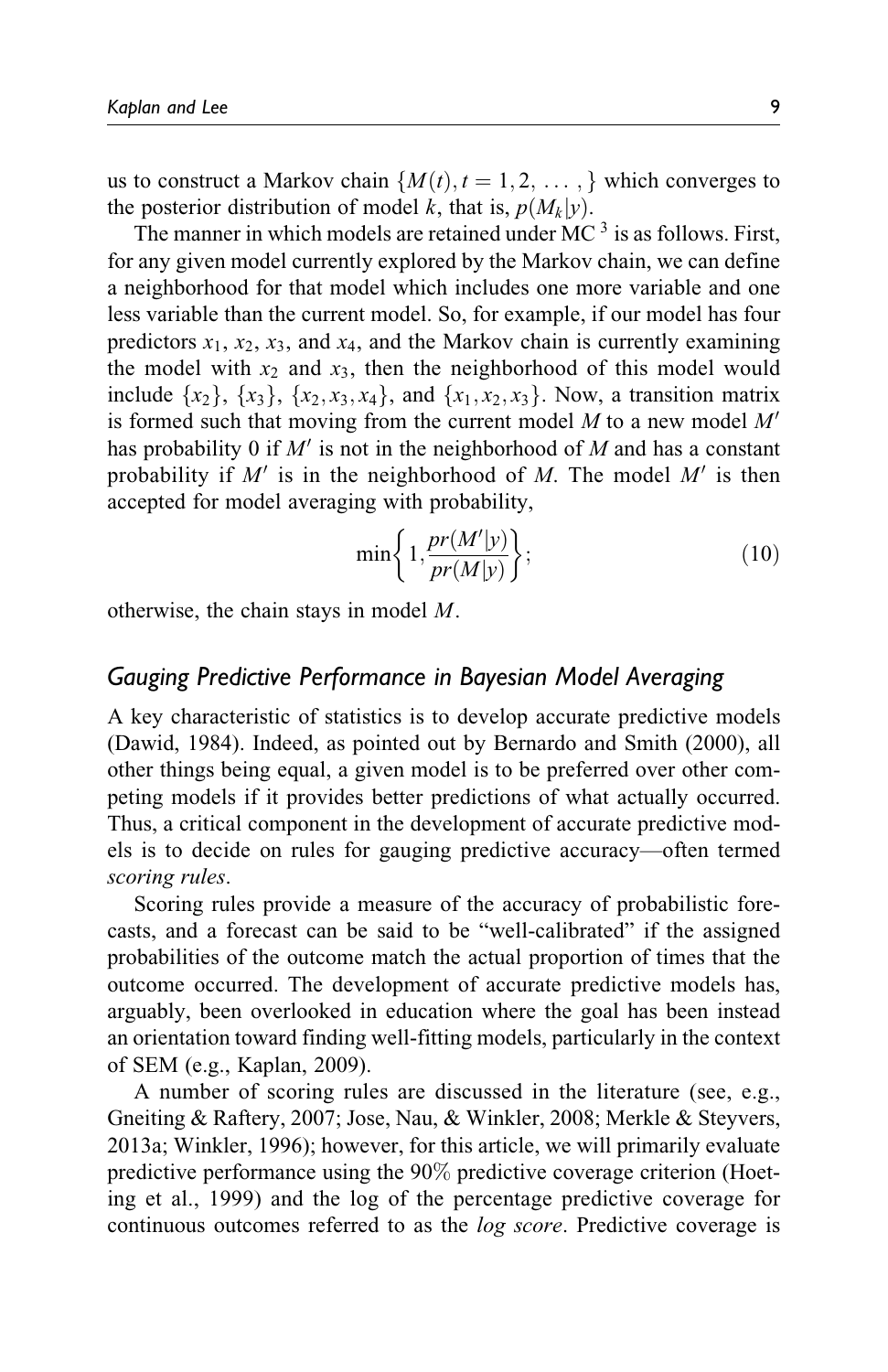used productively in frequentist and Bayesian settings and is assessed using the proportion of predicted observations that fall in the corresponding 90% prediction interval. For this article, the predictive coverage criterion is implemented via the R routine "predict" in the program "stats" (R Core Team, 2017). For the prediction of a dichotomous outcome, it is common to use the Brier (1950) score defined as:

$$
Brier = \frac{1}{T} \sum_{t=1}^{T} (f_t - o_t)^2,
$$
\n(11)

where over each forecast instant  $t, f_t$  is the probabilistic forecast and  $o_t$  is the observed event (1 if the forecasted event took place, 0 otherwise). Both the log score and the Brier score are so-called proper scoring rules insofar as the score is maximized (or minimized in the case of the Brier score) when the reported forecast probability is the same as true probability. In both cases, the log score is a local and strictly proper scoring rule that assesses the quality of the prediction by providing a numerical score based on the accuracy of the match between the predictive distribution and the actual obtained values. The log score is strictly proper in the sense that it is unique (see, e.g., Gneiting & Raftery, 2007; Merkle & Steyvers, 2013b, for more detail).

# Case Study 1: Bayesian Model Averaging for the Linear Regression Model Using PISA 2009

## Data and Model

The first case study make uses of the same data set and linear regression model as used by Kaplan (2014) except here we focus on relative predictive performance. The data set was collected from PISA 2009–eligible students in the United States (OECD, 2009). The sample size was 4,924 after listwise deletion which was then was split into a model averaging set ( $n =$ 2,462) and a predictive testing set ( $n = 2,462$ ). For this regression example, the outcome, reading proficiency (READING), was regressed on a set of background, attitudinal, and reading strategy variables. Background variables included FEMALE (male = 0, female = 1), immigrant status (NATIVE), language that the students use (SLANG: coded 1 if the test language is the same as language at home, 0 otherwise), and a measure of economic, social, and cultural status of the students (ESCS). Variables measuring reading attitudes were enjoyment of reading (JOYREAD) and diversity in reading (DIVREAD). Measures of student reading strategies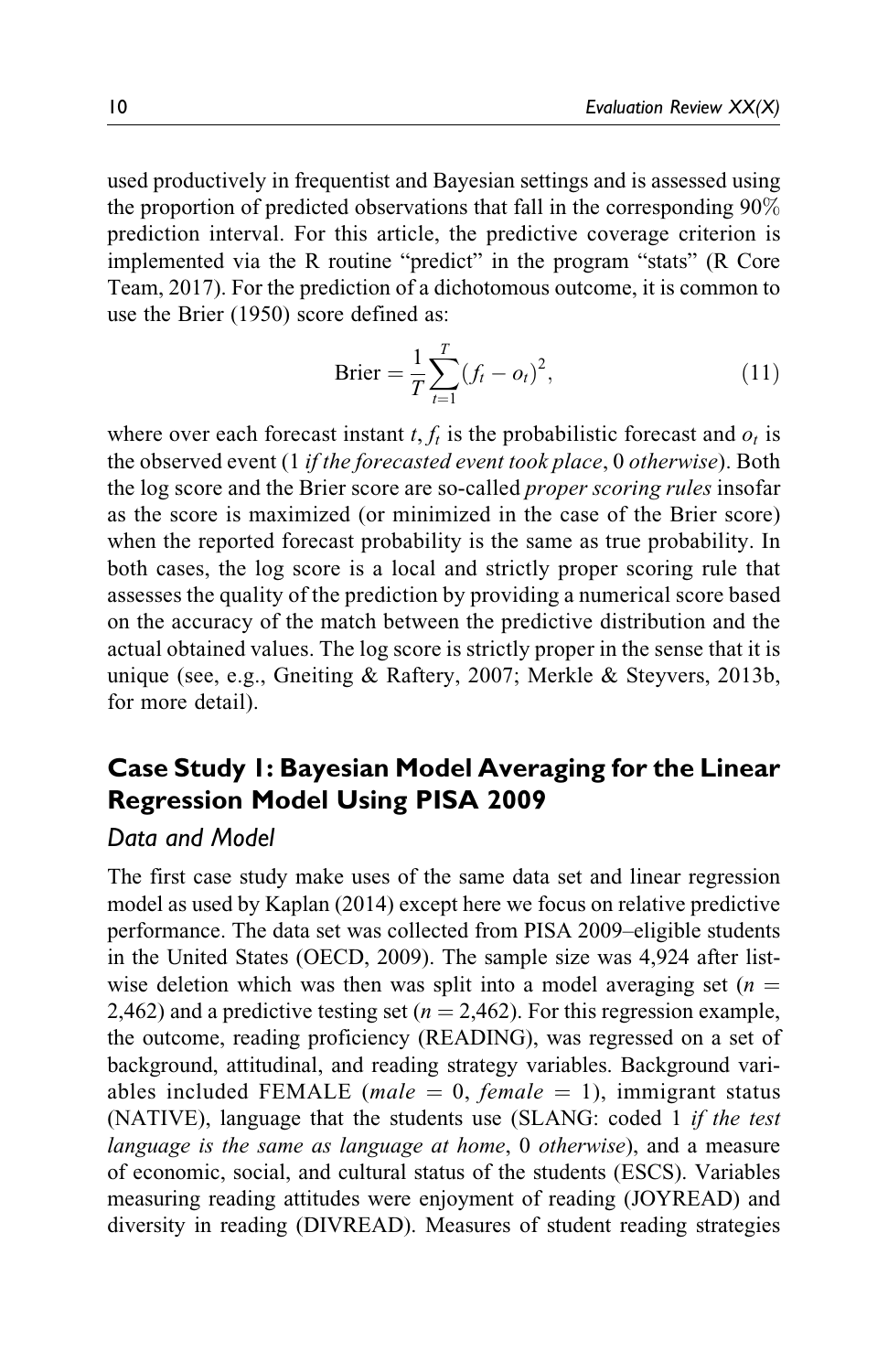were memorization strategies (MEMOR), elaboration strategies (ELAB), and control strategies (CSTRAT). The first plausible value of the PISA 2009 reading assessment was used as the dependent variable for the regression model (see von Davier, 2013, for a discussion of plausible values).<sup>3</sup> This model serves as the initial model for Bayesian model averaging and can be defined as:

READING = 
$$
β_0 + β_1(FEMALE) + β_2(NATIVE) + β_3(SLAND)
$$
  
+  $β_4(ESCS) + β_5(JOYREAD) + β_6(DIVREAD)$   
+  $β_7(MEMOR) + β_8(ELAB) + β_9(CSTRAT)$ . (12)

It should be noted that neither the model in Equation 12 nor the models in Case Studies 2 and 3 below contain interaction terms. This was done for simplicity and ease of communicating the central purpose of BMA. However, BMA can incorporate interaction terms, but it is important to proceed with caution. We mention the issue of using interaction terms within BMA in the Discussion section.

#### Method

For Bayesian model averaging, we used the "bicreg" function within the R package BMA (Raftery, Hoeting, Volinsky, Painter, & Yeung, 2015) setting Occam's window to 20. The BMA program utilizes the Laplace approximation described above and is computationally quite fast even for fairly large regression models. For model parameters, we used the default in the BMA package—namely, the unit information prior. Following Raftery (1998, pp. 3–6), the unit information prior is a weakly informative prior that is diffused over the region of the likelihood where parameter values are considered mostly plausible but not overly spread out. This is accomplished by forming the prior based on the maximum likelihood estimate of the parameter mean, with variance equal to the expected information matrix for one observation. The prior on the model space is  $1/M$ , where M is the number of models.

The Bayesian regression model was estimated using the Gibbs sampler as implemented in the "MCMCregress" function within the "MCMCpack" package (A. D. Martin, Quinn, & Park, 2013). We used improper uniform priors for the regression coefficients and precisions. In addition, the variance of the disturbance term was set to have a noninformative inverse-gamma distribution with shape and scale of 0.001. This analysis used 100,000 iterations, with 5,000 burn-in iterations and a thinning interval of 10.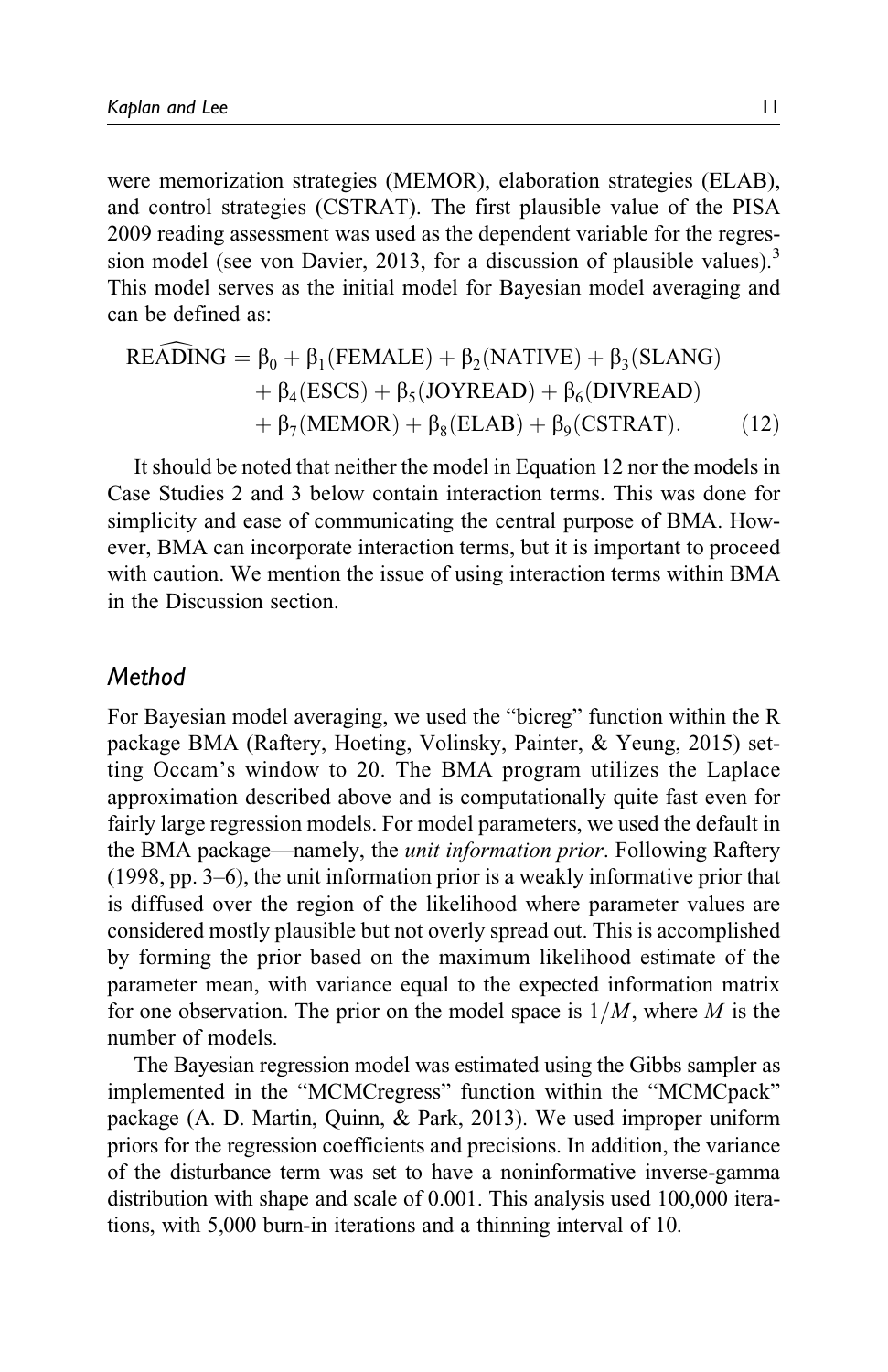| Predictor      | Model I   | Model 2   | Model 3   | Model 4   |
|----------------|-----------|-----------|-----------|-----------|
| <b>GENDER</b>  |           |           |           |           |
| <b>NATIVE</b>  |           |           |           |           |
| <b>SLANG</b>   |           |           |           |           |
| <b>ESCS</b>    |           |           |           |           |
| <b>JOYREAD</b> |           |           |           |           |
| <b>DIVREAD</b> |           |           |           |           |
| <b>MEMOR</b>   |           |           |           |           |
| <b>ELAB</b>    |           |           |           |           |
| <b>CSTRAT</b>  |           |           |           |           |
| <b>BIC</b>     | $-996.07$ | $-992.77$ | $-990.55$ | $-990.29$ |
| <b>PMP</b>     | .76       | 15.       | .05       | .04       |

Table 1. Selected Models by Bayesian Model Averaging: Regression Model Using PISA 2009.

Note. PMP  $=$  posterior model probability; PISA  $=$  Program for International Student Assessment; ESCS  $=$  measure of economic, social, and cultural status of the students; JOYREAD  $=$ enjoyment of reading; DIVREAD = diversity in reading; MEMOR = memorization strategies;  $ELAB =$  elaboration strategies; CSTRAT = control strategies; BIC = Bayesian information criterion.

Case Study 1 also compared the predictive performance of a Bayesian model averaging regression to Bayesian and frequentist regressions based on the initially specified regression model. For comparison of predictive performance, we used a measure of 90% prediction coverage, which is the percentage of the observations in the prediction set that fall in their corresponding 90% prediction interval (Hoeting et al., 1999).

# Regression Results

Table 1 presents four regression models selected by BMA. Based on the full model in Equation 12, BMA selected four models (Models 1–4) after narrowing down the number of models via Occam's window. The four models are shown in descending order in term of the PMPs and accounts for 100% of the total PMP. Note that the best model (Model 1) accounts for only 76% of the total PMP indicating a fair amount of uncertainty remaining in the model selection. The black dots represent predictors that appear in the respective models. Of the nine predictors in the full model, only five predictors (ESCS, JOYREAD, MEMOR, ELAB, and CSTRAT) appear across all four models.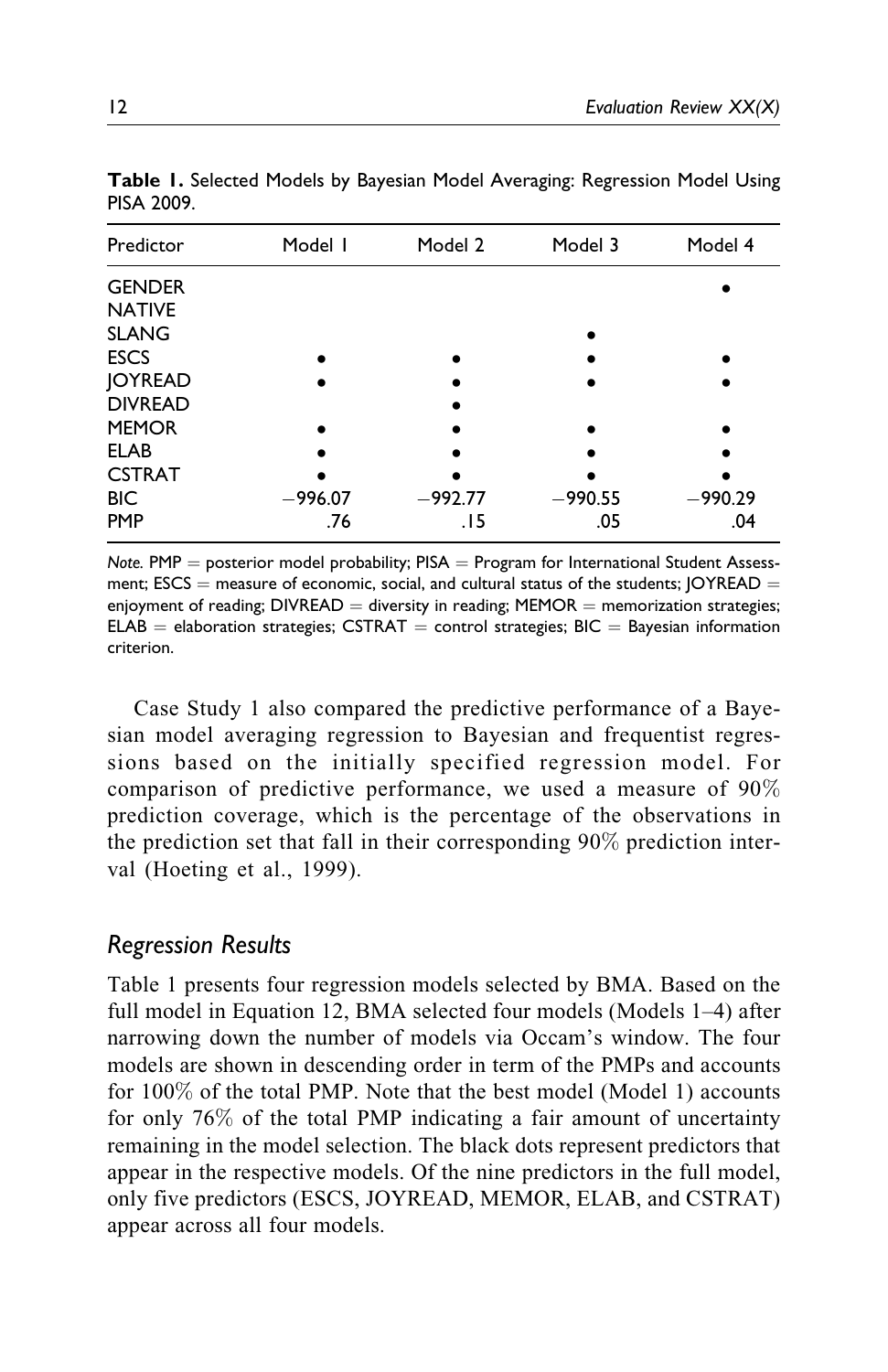|                  |                     | Bayesian Model Averaging |                       |          | <b>Bayes Regression</b> |                    |  |
|------------------|---------------------|--------------------------|-----------------------|----------|-------------------------|--------------------|--|
| Predictor        | Mean<br>$(\beta y)$ | SD<br>$(\beta y)$        | $P(\beta \neq 0 y)$ % | EAP      | SD                      | <b>95% PPI</b>     |  |
| <b>INTERCEPT</b> | 495.16              | 2.35                     | 100.00                | 486.97   | 4.79                    | [477.59, 496.32]   |  |
| <b>FEMALE</b>    | 0.20                | 1.17                     | 4.20                  | 4.27     | 3.36                    | $[-2.30, 10.88]$   |  |
| <b>NATIVE</b>    | 0.00                | 0.00                     | 0.00                  | $-2.16$  | 5.51                    | $[-13.08, 8.40]$   |  |
| <b>SLANG</b>     | 0.36                | 1.93                     | 4.80                  | 8.60     | 6.48                    | $[-3.99, 21.33]$   |  |
| <b>ESCS</b>      | 28.73               | 1.74                     | 100.00                | 28.35    | 1.85                    | [24.78, 32.06]     |  |
| <b>JOYREAD</b>   | 29.64               | 1.68                     | 100.00                | 30.10    | 1.78                    | [26.59, 33.63]     |  |
| <b>DIVREAD</b>   | $-0.52$             | 1.42                     | 14.60                 | $-3.42$  | 1.68                    | $[-6.70, -0.14]$   |  |
| <b>MEMOR</b>     | $-20.71$            | 1.86                     | 100.00                | $-21.02$ | 1.87                    | $[-24.62, -17.32]$ |  |
| <b>ELAB</b>      | $-16.44$            | 1.78                     | 100.00                | $-15.66$ | 1.78                    | $[-19.12, -12.18]$ |  |
| <b>CSTRAT</b>    | 28.37               | 2.11                     | 100.00                | 28.56    | 2.13                    | [24.39, 32.75]     |  |

Table 2. Comparison of the Result of Bayesian Model Averaging to the Result of the Bayesian Regression.

Note. N = 2,462. EAP = expected a posterior;  $SD =$  posterior standard deviation; PPI = posterior probability interval;  $ESS =$  measure of economic, social, and cultural status of the students; JOYREAD = enjoyment of reading; DIVREAD = diversity in reading; MEMOR = memorization strategies;  $ELAB =$  elaboration strategies;  $CSTRAT =$  control strategies.

We compared results from Bayesian model averaging to results from a single Bayesian regression analysis of the initial model in Table 2 (labeled "Bayes Reg."). Some differences between two results are indicated. For example, the variable NATIVE under Bayesian model averaging has no effect on READING while having a negative effect under the Bayesian regression model. In addition, Bayesian model averaging shows weak evidence for DIVREAD's effect on READING with only 14.6% of the proportion of the nonzero posterior probability of the coefficient (D. Wang, Zhang, & Bakhai, 2004). Bayesian regression, however, indicated DIV-READ as an important predictor.

## Prediction Results for the Regression Model

When comparing models in terms of 90% predictive coverage and the logscore rule, Bayesian model averaging yielded a more liberal predictive coverage (96%) compared to the best model from BMA, the Bayesian regression model, or the frequentist regression model as shown in Table 3. It is important to point out that although the predictive performance in this example is somewhat liberal, a small simulation based on this model with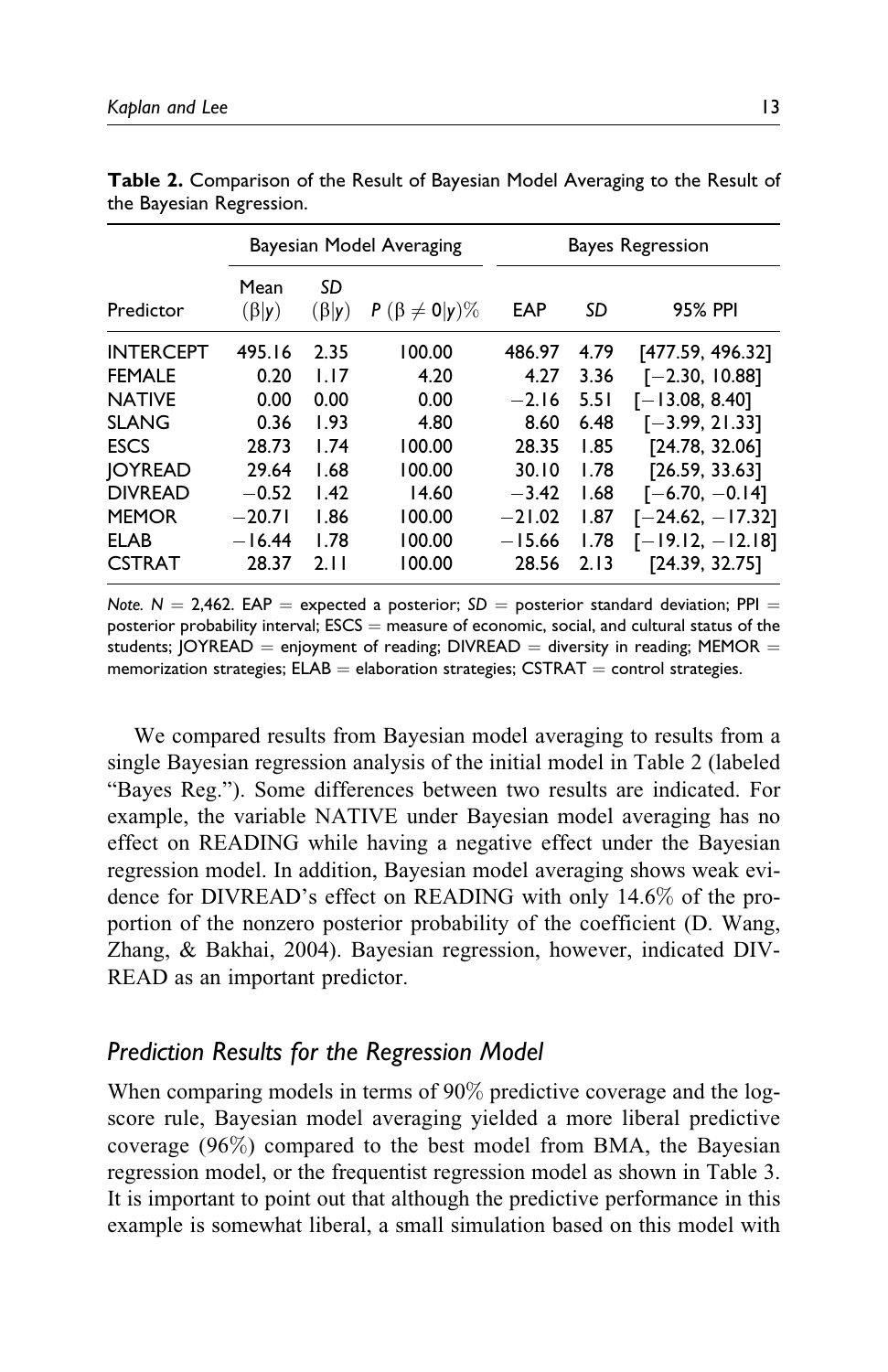| <b>Regression Model</b>                     | Percentage of<br>Predictive Coverage (%) | Log Score of<br><b>Predictive Coverage</b> |
|---------------------------------------------|------------------------------------------|--------------------------------------------|
| Bayesian model averaging                    | 95.69                                    | $-.04$                                     |
| Best model from Bayesian<br>model averaging | 90.50                                    | $-.10$                                     |
| Bayesian model                              | 90.50                                    | $-.10$                                     |
| Frequentist model                           | 90.45                                    | $-.10$                                     |

Table 3. Comparison of the Predictive Performance.

10,000 replications revealed the mean predictive coverage interval was 0.79–0.98 and centered at 0.90. This small simulation study highlights the importance of supplementing Bayesian prediction with a frequentist calibration. This fusing of Bayesian modeling and frequentist calibration has been discussed generally by Little (2006) and in the context of BMA by Draper (1999).

# Case Study 2: Bayesian Model Averaging for the Logistic Regression Model Using ECLS-K 1998

# Data and Model

For this case study, we use data from Kaplan and Chen (2012) who studied Bayesian model averaging in the context of propensity score analysis. The data set was randomly sampled from the Early Childhood Longitudinal Study Kindergarten cohort of 1998 (NCES, 2001, ECLS-K). For this example, we model whether full-day or partday kindergarten attendance can be predicted by 14 variables based on Bayesian model averaging and Bayesian logistic regression. The sample size was 1,000 where 538 children were in full-day programs (FULL- $DAY = 1$ ) and 462 children in part-day programs (FULLDAY = 0). The sample was evenly divided into a model averaging set ( $n = 500$ ) and a predictive testing set ( $n = 500$ ). Those predictors included GENDER, RACE, mother's employment status (MEMP), child's age at kindergarten entry (AGEENT), child's age at first nonparental care (AGEFRS), primary type of nonparental care (PRIMNW), both parent language to child (LANGUG), number of siblings (NUMSIB), family composition (FAMIL), mother's employment between child's birth and kindergarten (MEMPBK), number of nonparental care arrangement (NUMPRK), social economic status (SES), parent's expectation of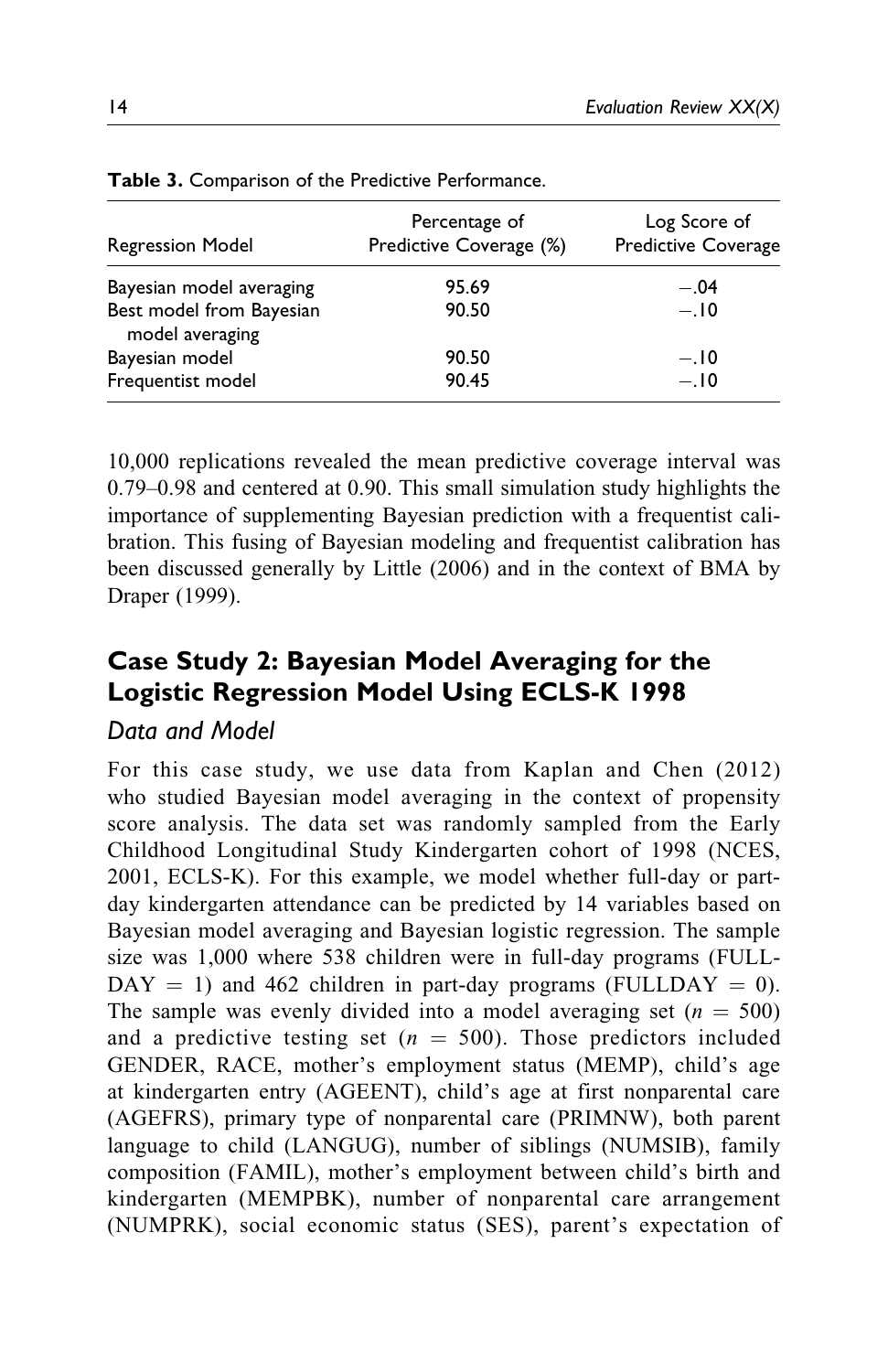child's degree (EXPECT), and how often parent reads to child (READ). The full logistic regression model we were interested in was:

$$
logit(FULLTIME) = \beta_0 + \beta_1(GENDER) + \beta_2(RACE) + \beta_3(MEMP)
$$
  
+  $\beta_4(AGEENT) + \beta_5(AGEFRS) + \beta_6(PRIMNW)$   
+  $\beta_7(LANGUG) + \beta_8(NUMSIB) + \beta_9(FAMIL)$   
+  $\beta_{10}(MEMPBK) + \beta_{11}(NUMPRK) + \beta_{12}(SES)$   
+  $\beta_{13}(EXPECT) + \beta_{14}(READ).$  (13)

## Method

As with the linear regression example in Case Study 1, we used noninfomative priors for the logistic regression model for Case Study 2. For Bayesian model averaging, we utilize the "bicglm" function within the R program BMA (Raftery et al., 2015) with Occam's window set to 20. The Bayesian logistic regression model was estimated using the Gibbs sampler as implemented in the "MCMClogit" function within the R package "MCMCpack" package (A. D. Martin et al., 2013). We specify noninformative priors by setting the means for all regression coefficients to 0 and the precisions of all regression coefficients to  $0.01$  (variance  $= 100$ ). This specification results in highly diffused priors for all coefficients. The variance of the disturbance term was set to have a noninformative inversegamma distribution with shape and scale of 0.001. The analysis used 100,000 iterations, with 5,000 burn-in iterations, a thinning interval of 50, and a Metropolis tuning of 0.25.

#### Logistic Regression Results

Based on the full logistic regression model in Equation 13, the BMA program selected 11 models, and the best 5 selected models are shown in Table 4. The five models account for 84% of the total PMP. Model 1 accounts for only 44% of the total PMP thus showing that a large amount of uncertainty still exists in the model selection process. In this case study, only two predictors, PRIMNW and FAMIL, appear in the best five models.

From Table 5, we see that the differences between the Bayesian model averaging model and Bayesian logistic model (labeled "Bayes Log. Reg.") are large. With the exception of PRIMNW and FAMIL, the remaining 12 predictors showed little or weak relationships to FULLDAY in the Bayesian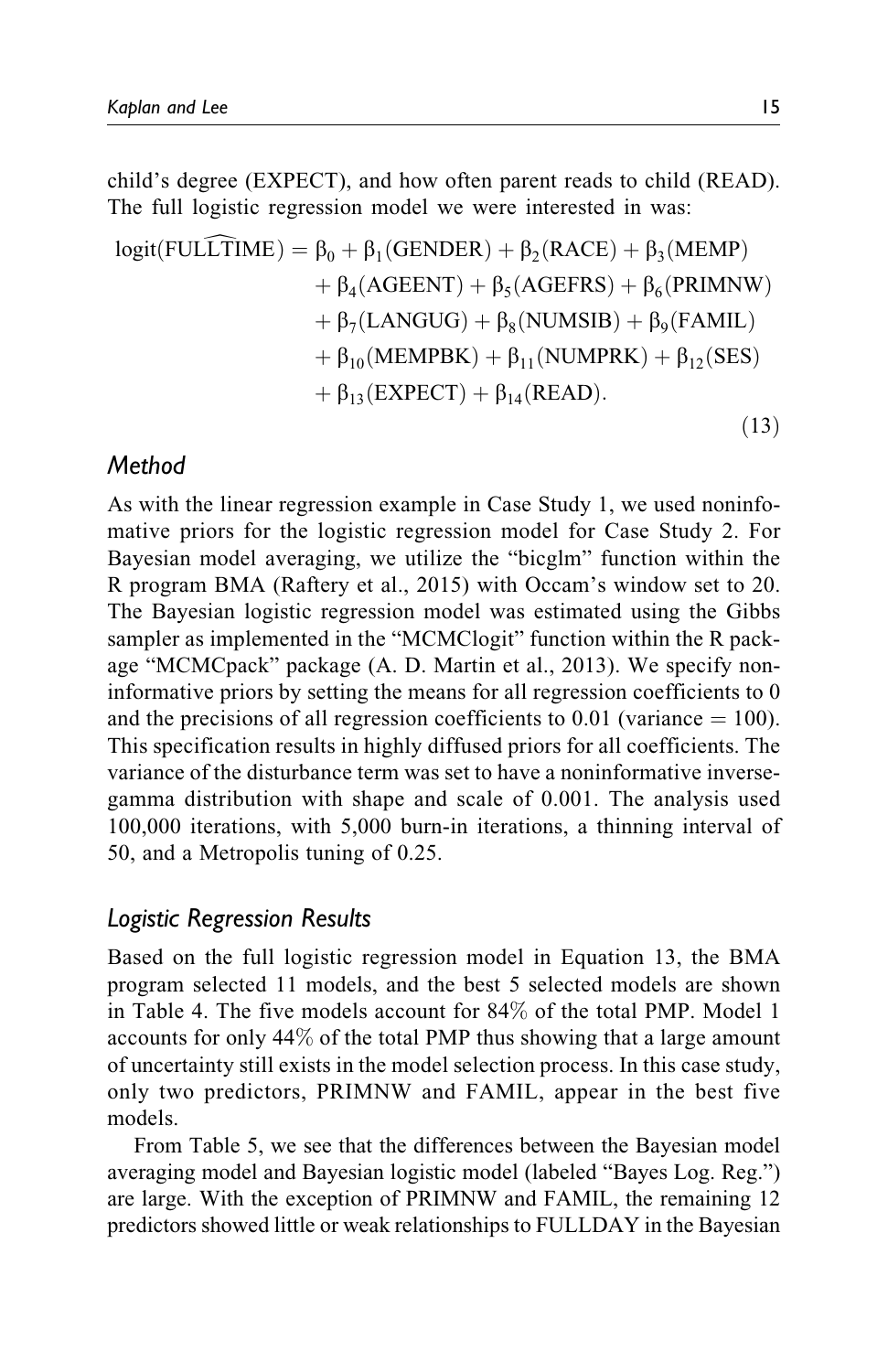| Predictor     | Model I     | Model 2     | Model 3     | Model 4     | Model 5     |
|---------------|-------------|-------------|-------------|-------------|-------------|
| <b>GENDER</b> |             |             |             |             |             |
| <b>RACE</b>   |             |             |             |             |             |
| <b>MEMP</b>   |             |             |             |             |             |
| <b>AGEENT</b> |             |             |             |             |             |
| <b>AGEFRS</b> |             |             |             |             |             |
| PRIMNW        |             |             |             |             |             |
| LANGUG        |             |             |             |             |             |
| <b>NUMSIB</b> |             |             |             |             |             |
| <b>FAMIL</b>  |             |             |             |             |             |
| <b>MEMPBK</b> |             |             |             |             |             |
| <b>NUMPRK</b> |             |             |             |             |             |
| <b>SES</b>    |             |             |             |             |             |
| <b>EXPECT</b> |             |             |             |             |             |
| <b>READ</b>   |             |             |             |             |             |
| <b>BIC</b>    | $-2,426.70$ | $-2,425.10$ | $-2,423.43$ | $-2,422.94$ | $-2,421.99$ |
| <b>PMP</b>    | 0.44        | 0.20        | 0.09        | 0.07        | 0.04        |

Table 4. The Best Five Selected Models by Bayesian Model Averaging: Logistic Regression Model.

Note. Cumulative PMP over the best five models  $= 0.84$ ; PMP  $=$  posterior model probability;  $MEMP = mother's employment status; AGEENT = child's age at kindergarten entry; AGEERS$  $=$  child's age at first nonparental care; PRIMNW  $=$  primary type of nonparental care; LAN- $GUG =$  both parent language to child; NUMSIB = number of siblings; FAMIL = family composition; MEMPBK  $=$  mother's employment between child's birth and kindergarten; NUMPRK  $=$  number of nonparental care arrangement; SES  $=$  social economic status; EXPECT  $=$  parent's expectation of child's degree;  $READ =$  how often parent reads to child;  $BIC =$  Bayesian information criterion.

model averaging model. The Bayesian logistic regression model, however, indicated two more important predictors: MEMP and MEMPBK.

## Prediction Results for the Logistic Regression Model

We also assessed the predictive performance of the Bayesian model averaging logistic model and compared it to the predictive performance of the Bayesian and frequentist logistic models. To compare predictive performance based on the binary dependent variable, FULLDAY, the Brier (1950) score was adopted. For this study, the Brier score is defined in Equation 11. We see from Table 6 that although the differences are quite small, the Brier score is lowest for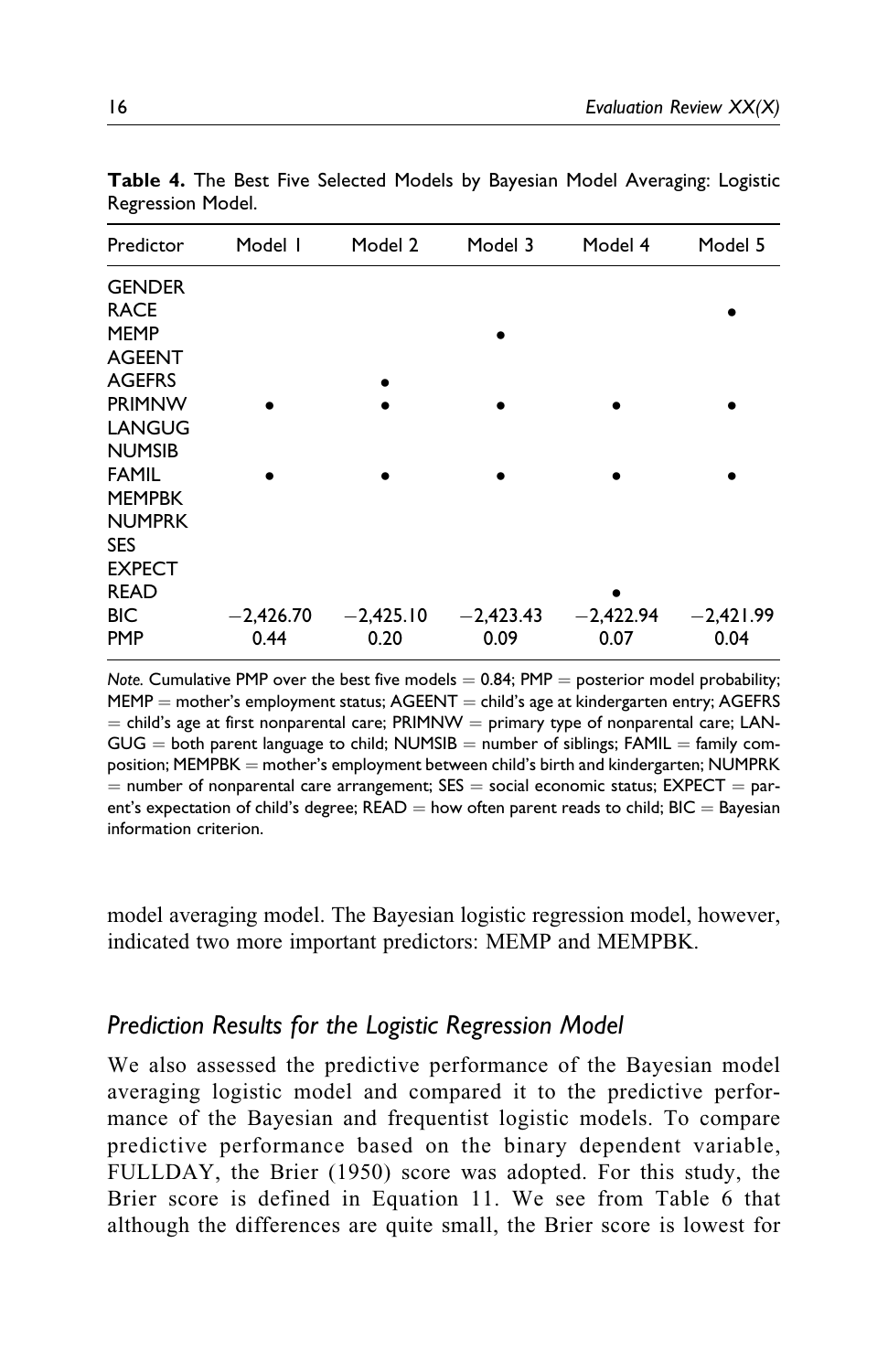|                  |                  | Bayesian Model Averaging |                       |        | Bayes Log. Regression |                  |
|------------------|------------------|--------------------------|-----------------------|--------|-----------------------|------------------|
| Predictor        | Mean $(\beta y)$ | $SD(\beta y)$            | $P(\beta \neq 0 y)\%$ | EAP    | SD                    | <b>95% PPI</b>   |
| <b>INTERCEPT</b> | $-0.02$          | 0.47                     | 100.0                 | $-.01$ | 1.70                  | $[-3.30, 3.36]$  |
| <b>GENDER</b>    | .00              | .00                      | 0.0                   | $-.04$ | 0.19                  | $[-0.40, 0.35]$  |
| <b>RACE</b>      | .00              | .02                      | 4.1                   | $-.13$ | 0.10                  | $[-0.33, 0.06]$  |
| <b>MEMP</b>      | $-.01$           | .05                      | 8.5                   | $-.19$ | 0.09                  | $[-0.36, -0.01]$ |
| <b>AGEENT</b>    | .00              | .00                      | 2.7                   | .0۱    | 0.02                  | $[-0.03, 0.06]$  |
| <b>AGEFRS</b>    | .00              | 0١.                      | 27.0                  | $-.01$ | 0.01                  | $[-0.03, 0.00]$  |
| <b>PRIMNW</b>    | $-.19$           | .05                      | 100.0                 | $-.25$ | 0.05                  | $[-0.35, -0.14]$ |
| LANGUG           | .00              | .00                      | 0.0                   | .08    | 0.17                  | $[-0.26, 0.42]$  |
| <b>NUMSIB</b>    | .00              | .00                      | 0.0                   | .03    | 0.09                  | $[-0.15, 0.20]$  |
| <b>FAMIL</b>     | .39              | 0١.                      | 100.0                 | .42    | 0.11                  | [0.19, 0.63]     |
| <b>MEMPBK</b>    | .02              | 0١.                      | 6.5                   | .67    | 0.27                  | [0.14, 1.20]     |
| <b>NUMPRK</b>    | .00              | .00                      | 0.0                   | .00    | 0.11                  | $[-0.22, 0.21]$  |
| <b>SES</b>       | .00              | .02                      | 2.3                   | .05    | 0.14                  | $[-0.21, 0.33]$  |
| <b>EXPECT</b>    | .00              | 0١.                      | 2.3                   | $-.04$ | 0.10                  | $[-0.22, 0.15]$  |
| <b>READ</b>      | $-.02$           | .07                      | 10.1                  | $-.21$ | 0.13                  | $[-0.47, 0.05]$  |

Table 5. Comparison of the Result of Bayesian Model Averaging to the Result of the Bayesian Logistic Regression.

Note. N = 500. EAP = expected a posterior;  $SD$  = posterior standard deviation; PPI = posterior probability interval; MEMP = mother's employment status;  $AGEENT = child's age at kindergar$ ten entry;  $AGEFRS = child's age at first nonparallel care; PRIMNW = primary type of non$ parental care; LANGUG  $=$  both parent language to child; NUMSIB  $=$  number of siblings; FAMIL  $=$  family composition; MEMPBK  $=$  mother's employment between child's birth and kindergarten; NUMPRK = number of nonparental care arrangement;  $SES$  = social economic status;  $EXPECT = parent's expectation of child's degree; READ = how often parent reads to child.$ 

Table **6.** Comparison of the Predictive Performance.

| Logistic Regression Model                | <b>Brier Score</b> |
|------------------------------------------|--------------------|
| Bayesian model averaging                 | .24566             |
| Best model from Bayesian model averaging | .24644             |
| Bayesian model                           | .25786             |
| Frequentist model                        | .25674             |

the Bayesian model averaging logistic regression model indicating better predictive performance compared to the best model selected by BMA, the single Bayesian logistic regression model, or the frequentist regression model.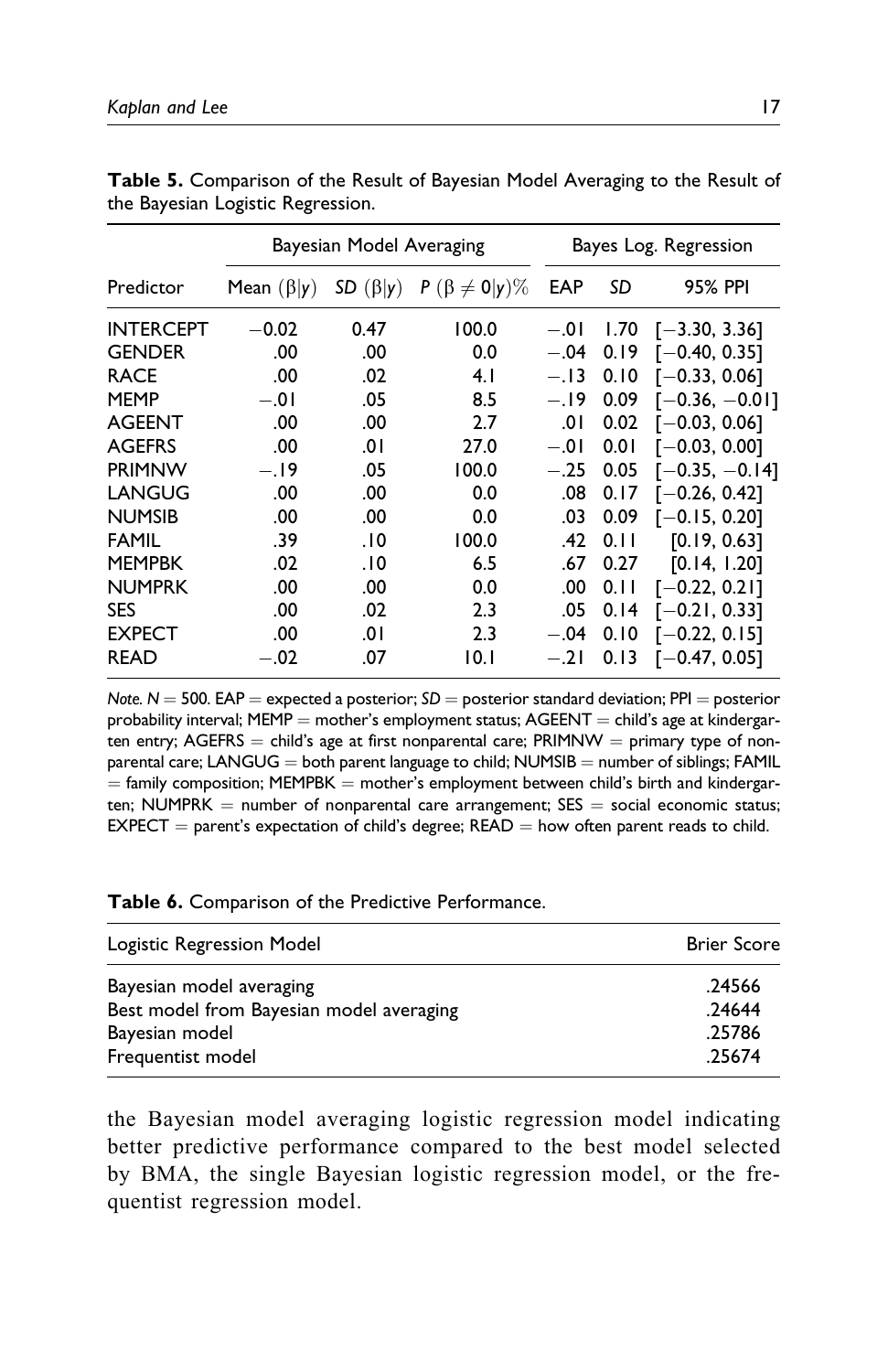# Case Study 3: Bayesian Model Averaging for SEM Using PISA 2009

## Brief Definition and History of SEM

Following Kaplan (2009), SEM can perhaps best be defined as a class of methodologies that seeks to represent hypotheses about summary statistics derived from empirical measurements in terms of a smaller number of "structural" parameters defined by a hypothesized underlying model. The history of SEM can be roughly divided into two generations. The first generation of SEM began with the initial merging of confirmatory factor analysis and simultaneous equation modeling (see, e.g., Jöreskog, 1973). In addition to these founding concepts, the first generation of SEM witnessed important methodological developments in handling nonstandard conditions of the data. These developments included methods for dealing with nonnormal data, missing data, and sample size sensitivity problems (see, e.g., Kaplan, 2009). The second generation of SEM could be broadly characterized by another merger: This time, combining models for continuous latent variables developed in the first generation with models for categorical latent variables (see B. Muthén, 2001). The integration of continuous and categorical latent variables into a general modeling framework was due to the extension of finite mixture modeling to the SEM framework. This extension has provided an elegant theory, resulting in a marked increase in important applications. These applications include, but are not limited to, methods for handling the evaluation of interventions with noncompliance (Jo & Muthen, 2001), discrete-time mixture survival models (B. Muthén  $\&$ Masyn, 2005), and models for examining unique trajectories of growth in academic outcomes (Kaplan, 2003).

A parallel development to first and second generation SEM has been the expansion of Bayesian methods for complex statistical models, including SEMs. Early papers include J. K. Martin and McDonald (1975), Lee (1981), and Scheines, Hoijtink, and Boomsma (1999). Lee (2007) provides a review and extensions of BSEM. The increased use of Bayesian tools for statistical modeling has come about primarily as a result of progress in computational algorithms based on MCMC sampling. The MCMC algorithm is implemented in software programs such as WinBugs (Lunn, Thomas, Best, & Spiegelhalter, 2000), Mplus (L. K. Muthén & Muthén, 1998–2010), and various packages within the R archive (R Core Team, 2017), such as "rjags" and "rstan."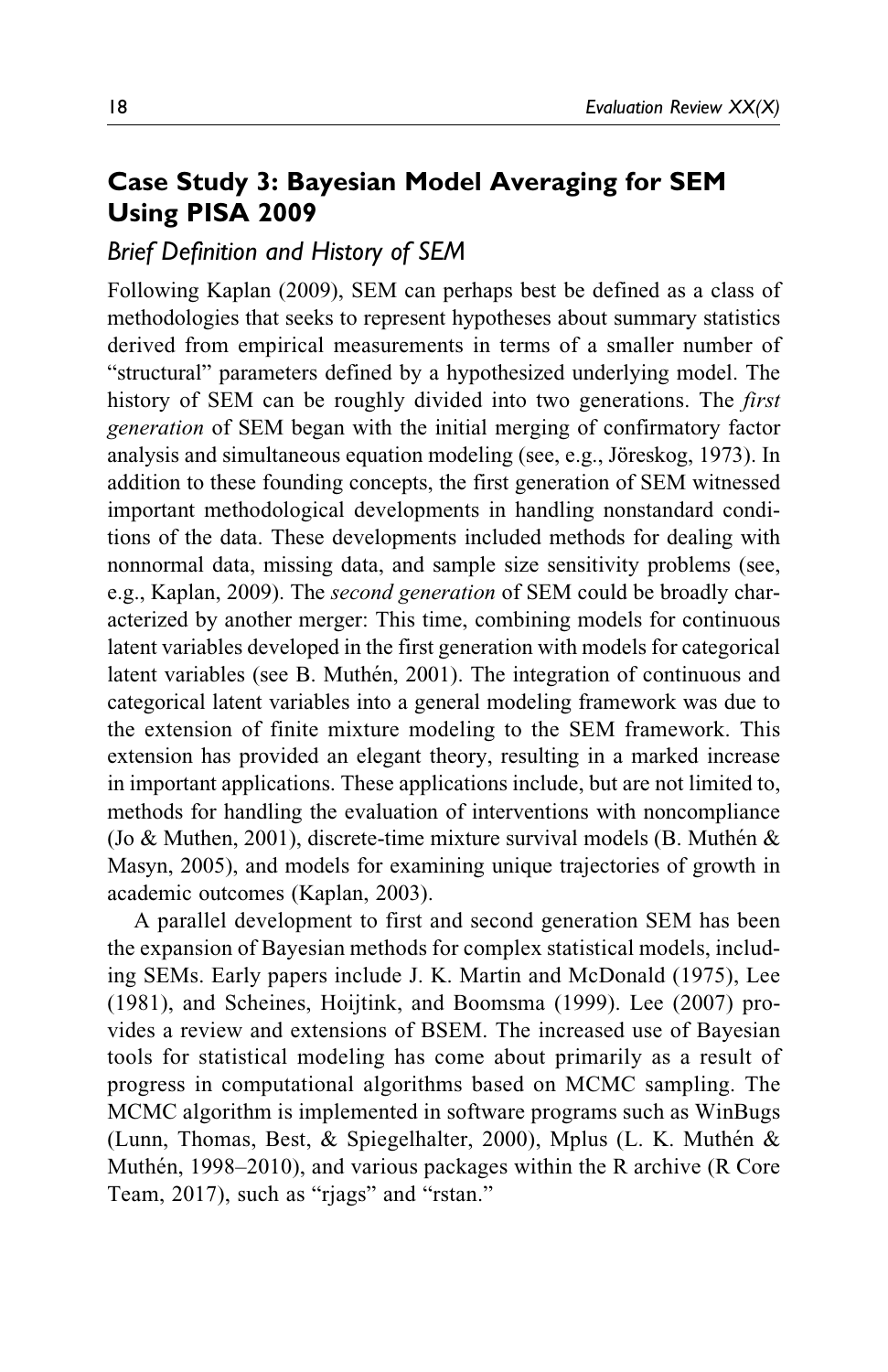#### Method

We focus our attention on SEMs among observed variables. Following the notation by Kaplan and Lee (2015, see also; Kaplan & Depaoli, 2012; Kaplan, 2009), a SEM can be specified as follows. Let

$$
y = \alpha + By + \Gamma x + \zeta, \qquad (14)
$$

where y is a vector of manifest endogenous variables and x be a vector of observed exogenous variables with covariance matrix  $\Phi$ . Further, let  $\alpha$  is a vector of structural intercepts, B is a matrix of structural regression coefficients relating the observed variables y to other observed endogenous variables,  $\Gamma$  is a matrix of structural regression coefficients relating the endogenous variables to observed exogenous variables  $x$ , and  $\zeta$  is a vector of structural disturbances with covariance matrix  $\Psi$  assumed to be diagonal.

Conjugate priors for SEM parameters. To specify prior distributions on all model parameters, we follow the notation of Kaplan and Depaoli (2012) and arrange the model parameters as sets of common conjugate prior distributions. Parameters with the subscript norm follow a normal distribution, while those with the subscript IW follow an inverse Wishart distribution. Let  $\theta_{\text{norm}} = {\alpha, \mathbf{B}, \Gamma}$  be the vector of free model parameters that are assumed to follow a normal distribution, and let  $\theta_{IW} = {\Phi, \Psi}$  be the vector of free model parameters that are assumed to follow the inverse Wishart distribution. Formally, we write:

$$
\mathbf{\Theta}_{\text{norm}} \sim N(\mu, \Omega),\tag{15}
$$

where  $\mu$  and  $\Omega$  are the mean and variance hyperparameters, respectively, of the normal prior. For blocks of variances and covariances in  $\Xi$  and  $\Psi$ , we assume that the prior distribution is inverse Wishart, that is,<sup>4</sup>

$$
\mathbf{\Theta}_{\text{IW}} \sim \text{IW}(\mathbf{R}, \delta),\tag{16}
$$

where **R** is a positive definite matrix, and  $\delta > q - 1$ , where q is the number of observed variables. Different choices for  $\bf{R}$  and  $\delta$  will yield different degrees of "informativeness" for the inverse Wishart distribution.

The "BMASEM" algorithm. Following closely the recent paper by Kaplan and Lee (2015), our approach to Bayesian model averaging for SEMs draws on the fact that path diagrams within the SEM tradition can be seen as special cases of so-called directed acyclic graphs (DAGs), the latter having been developed by Pearl (2009). Bayesian model averaging over DAGs has also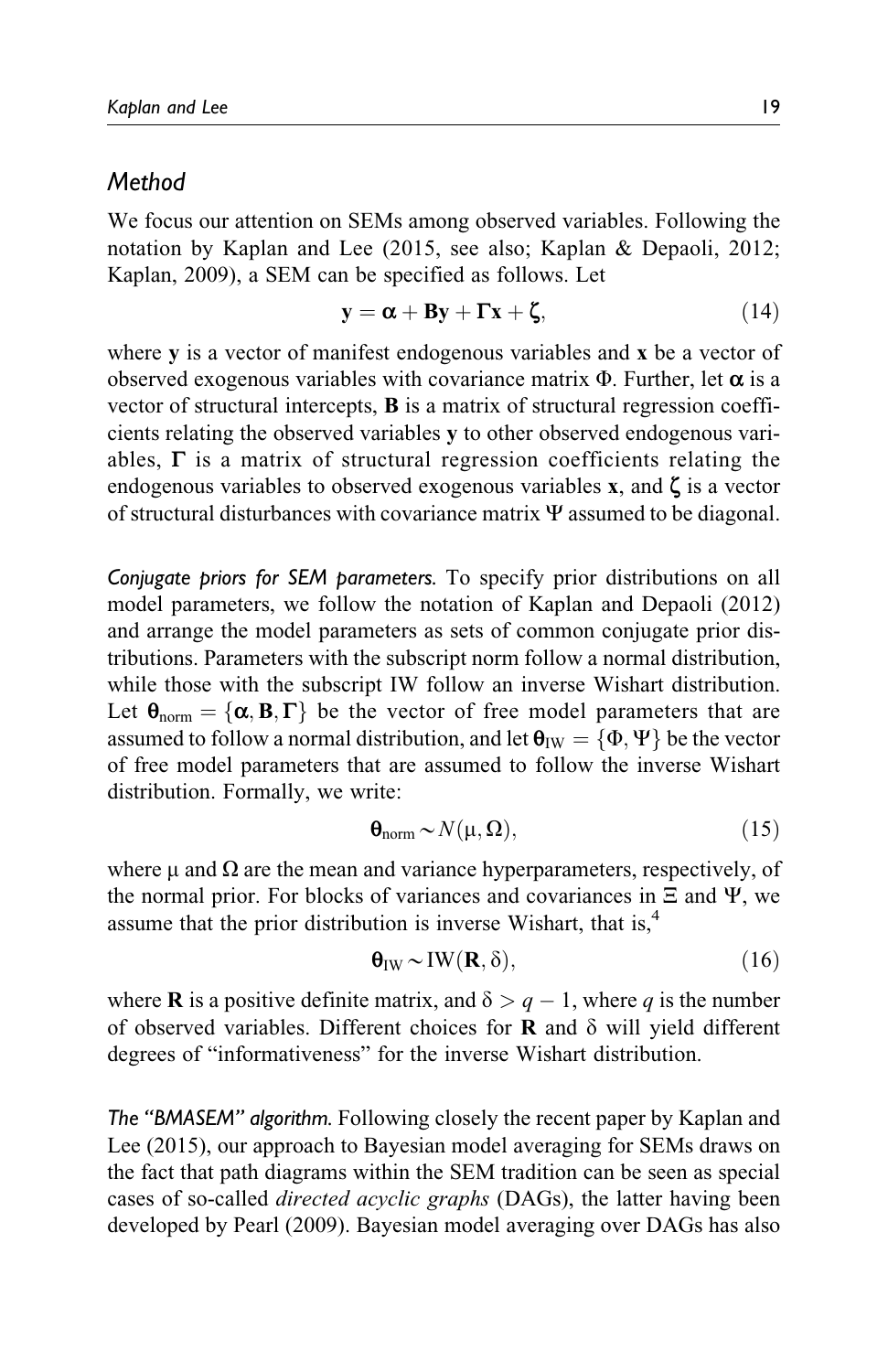been discussed in Madigan and Raftery (1994); however, a review of the extant literature indicates that Bayesian model averaging over DAGS has not been utilized in education and not fully developed for SEM.

In this section, we describe the full algorithm used to conduct Bayesian model averaging for SEMs for Case Study 3. The general steps of the algorithm are as follows: (a) specify an initial model of interest recognizing that this may not be the model that generated the data; (b) starting with the initial model represented as a DAG, implement a search over the DAG to reduce the space of models to a reasonable size while maintaining the distinction between exogenous, mediating, and endogenous variables; (c) obtain the PMPs for each model; (d) obtain the weighted average of structural parameters over each model, weighted by the PMPs; and (e) compare predictive performance of the Bayesian model averaging SEM to the initially specified BSEM by computing the reduced form of the models and calculating the log score and/or the predictive coverage (Kaplan & Lee, 2015).

Model selection via the up and down algorithm. We apply the search algorithm first suggested by Madigan and Raftery (1994) and implemented by Kaplan and Lee (2015) that they refer to as the "up and down algorithm." Starting with an initial model, the algorithm first executes the "down" algorithm, wherein each model in the set is compared with its submodels. If there is a model with no submodel in the down algorithm, then model comes under consideration for the "up" algorithm. Thus, the up algorithm is carried out only when a set of models under consideration for the up algorithm exist after the down algorithm is completed. Occam's window and Occam's razor are employed in the up and down algorithm to select the submodels which predict as well as the best model. The details of the algorithm are given in Kaplan and Lee (2015).

Averaging over SEM parameters. A set of K possible SEMs ( $k = 1, 2, ..., K$ ) in the set  $A$  are chosen through the up and down algorithm. With this set, the PMPs are obtained using a BIC approximation as:

$$
p(M_k|D) = \frac{\exp(-.5 \times \Delta BIC)}{\sum_{l=1}^{K} \exp(-.5 \times \Delta BIC)},
$$
\n(17)

where  $\triangle BIC$  is the difference of BIC of  $M_k$  and the maximum of BICs of all the models in the set. The PMPs are used as weights to obtain posterior means of parameters across all the models in the set. In other words, posterior means of the model parameters are the averaged parameters of the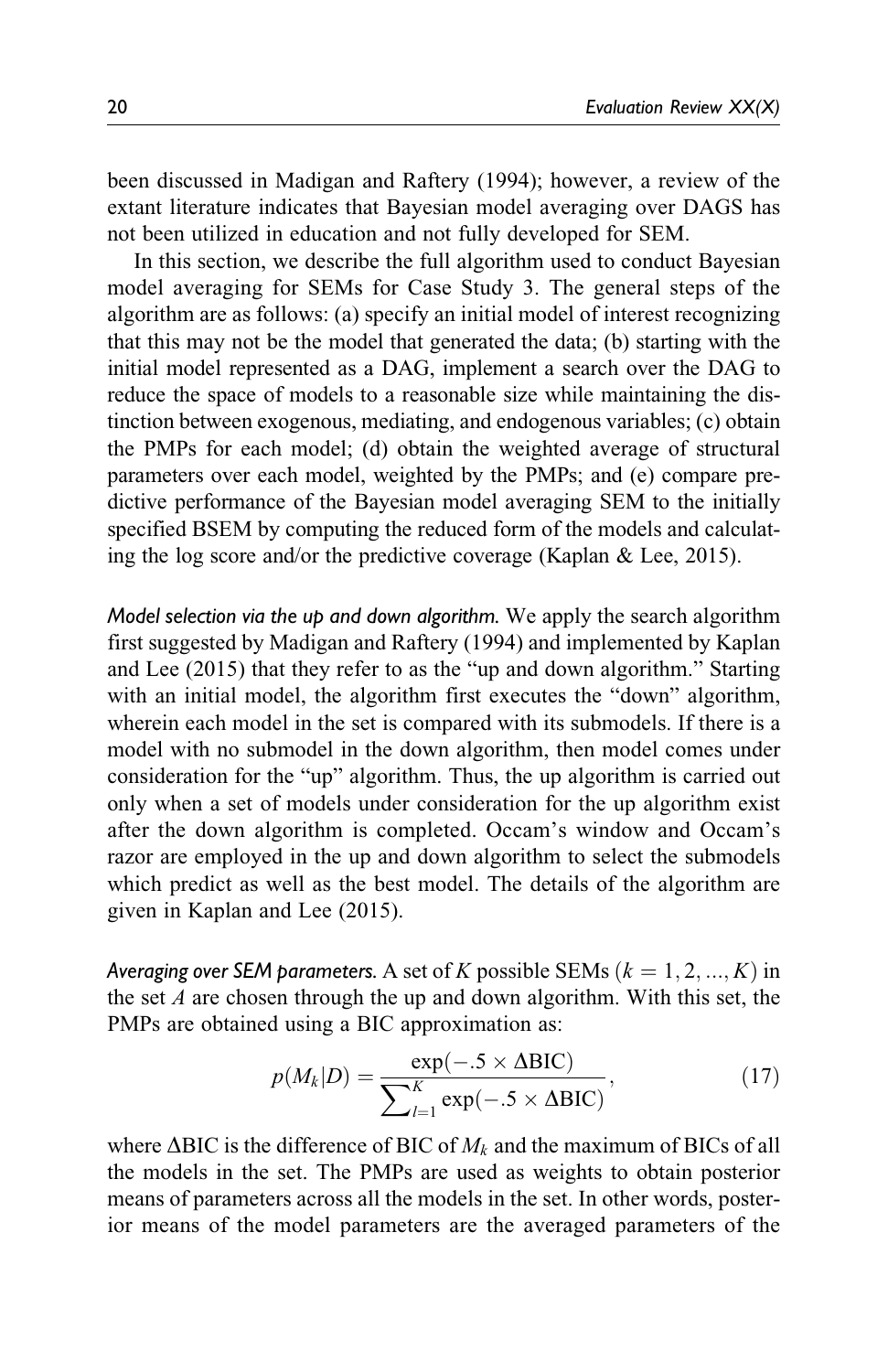

Figure 1. Original path model based on the Program for International Student Assessment data for Case Study 3.

posterior distributions for the set of selected models, weighted by their PMPs. The posterior mean for a parameter  $\theta$  under model  $M_k$ , given the data D, can be written as (see Kaplan & Lee, 2015):

$$
E(\theta|D, M_k) = \sum_{M_k \in \mathcal{A}} \hat{\theta} p(M_k|D). \tag{18}
$$

## Data and Model

Case Study 3 used the same data set as used for Case Study 1 but selected 8 of the 10 variables including ESCS, GENDER, NATIVE, MEMOR, ELAB, CSTRAT, JOYREAD, and READING for SEM. The model of interest is illustrated in Figure 1. The first three background variables were exogenous variables and the rest five variables were endogenous variables. Of those endogenous variables, three reading strategy variables were indicators for JOYREAD which was an indicator for READING. The sample size was 4,979 after the list-wise deletion. The sample was then split into a model averaging set ( $n = 2,489$ ) and a predictive testing set  $(n = 2,490)$ .

For SEM Bayesian model averaging, we used the R package BMASEM which is available at [http://bise.wceruw.org/publications.html.](http://bise.wceruw.org/publications.html) In the BMA-SEM program, the value of 100 was chosen for Occam's window, and the model in Figure 1 was used as a starting model for the model comparison in the down algorithm. A BSEM based on Figure 1 was estimated with noninformative conjugate priors for all model parameters was conducted using "rjags" (Plummer, 2016), "coda" (Plummer, Best, Cowles, & Vines, 2006),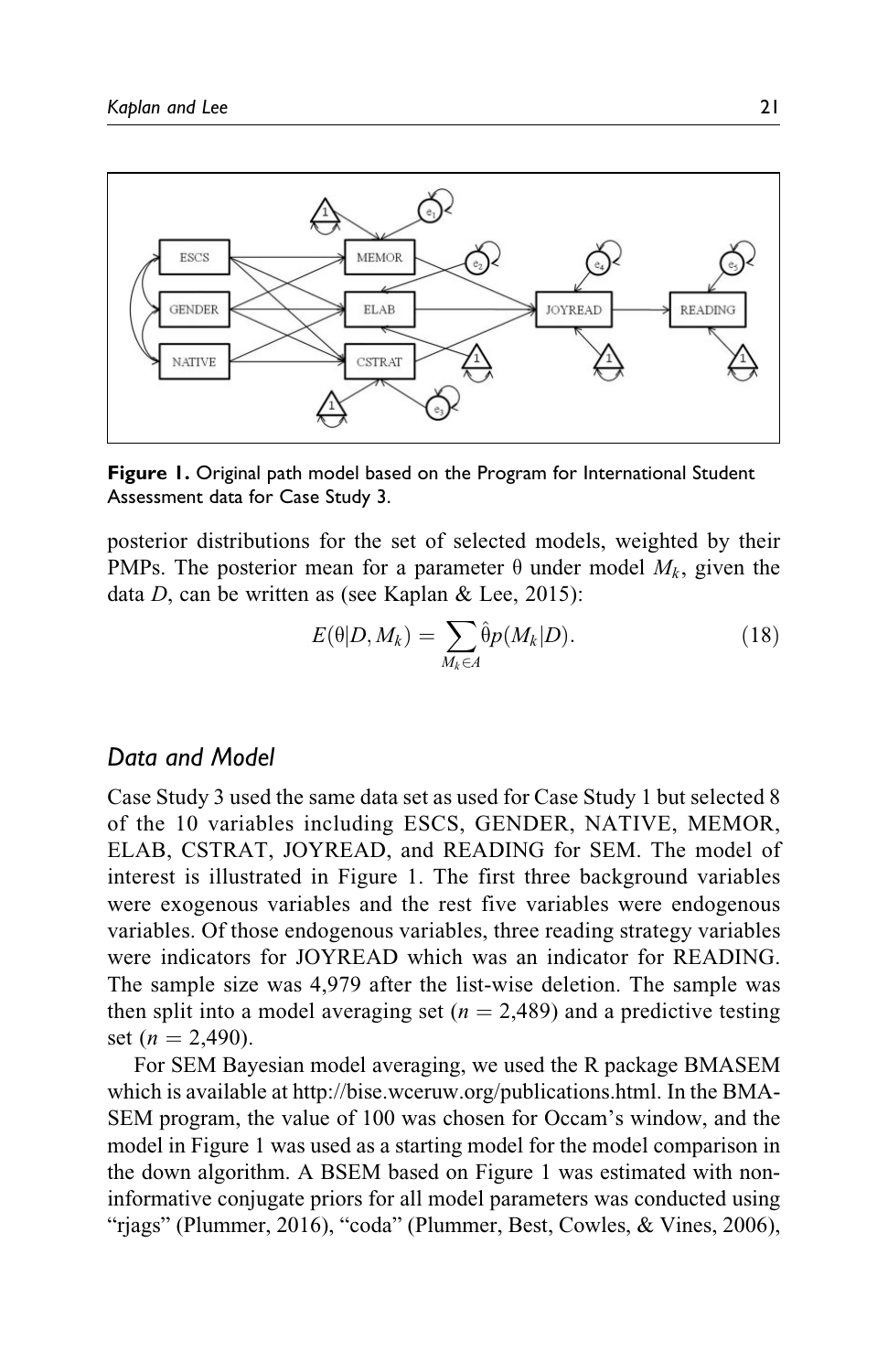and "MCMCpack" R packages. The MCMC algorithm for this case study was set to 500,000 iterations, with 5,000 burn-in iterations, a thinning interval of 50 from two chains starting at different locations in the posterior distribution.

Predictive performance for Bayesian model averaging SEM. We compared the predictive performance of Bayesian model averaging under SEM to the predictive performance based on the initially specified BSEM. Kaplan and Lee (2015) estimated the predictive performance of the model under Bayesian model averaging by transforming the structural form of the model into the reduced form where the endogenous variables are on the left side of the equation and the exogenous variables on the right side. The structural form was given in Equation 14 and can be rewritten as:

$$
(\mathbf{I} - \mathbf{B})\mathbf{y} = \boldsymbol{\alpha} + \boldsymbol{\Gamma}\mathbf{x} + \boldsymbol{\zeta}.\tag{19}
$$

Assuming that  $(I - B)$  is nonsingluar,

$$
\mathbf{y} = (\mathbf{I} - \mathbf{B})^{-1} \alpha + (\mathbf{I} - \mathbf{B})^{-1} \mathbf{\Gamma} \mathbf{x} + (\mathbf{I} - \mathbf{B})^{-1} \boldsymbol{\zeta}
$$
 (20)

$$
\mathbf{y} = \Pi_0 + \Pi_1 \mathbf{x} + \boldsymbol{\zeta}^*,\tag{21}
$$

where  $\Pi_0$  is the vector of reduced form intercepts,  $\Pi_1$  the vector of reduced form slopes, and  $\zeta^*$  the vector of reduced form disturbances with variance matrix,  $\Psi^*$ . With the structural form of the model transformed into the reduced form, we can obtain and compare predicted values in a manner similar to Case Study 1. Specifically, the comparison procedure is as follows (Kaplan & Lee, 2015):

- 1. Randomly divide the data set into a model-averaging set and a predictive testing set.
- 2. Fit a single BSEM and Bayesian model averaging SEM to the model-averaging data.
- 3. Convert the structural form of the model to its reduced form.
- 4. Predict the final dependent variable in the reduced form for the predictive testing data with the result of the reduced form of the BSEM and Bayesian model averaging.
- 5. Compare their predictive performance based on 90% of predictive coverage.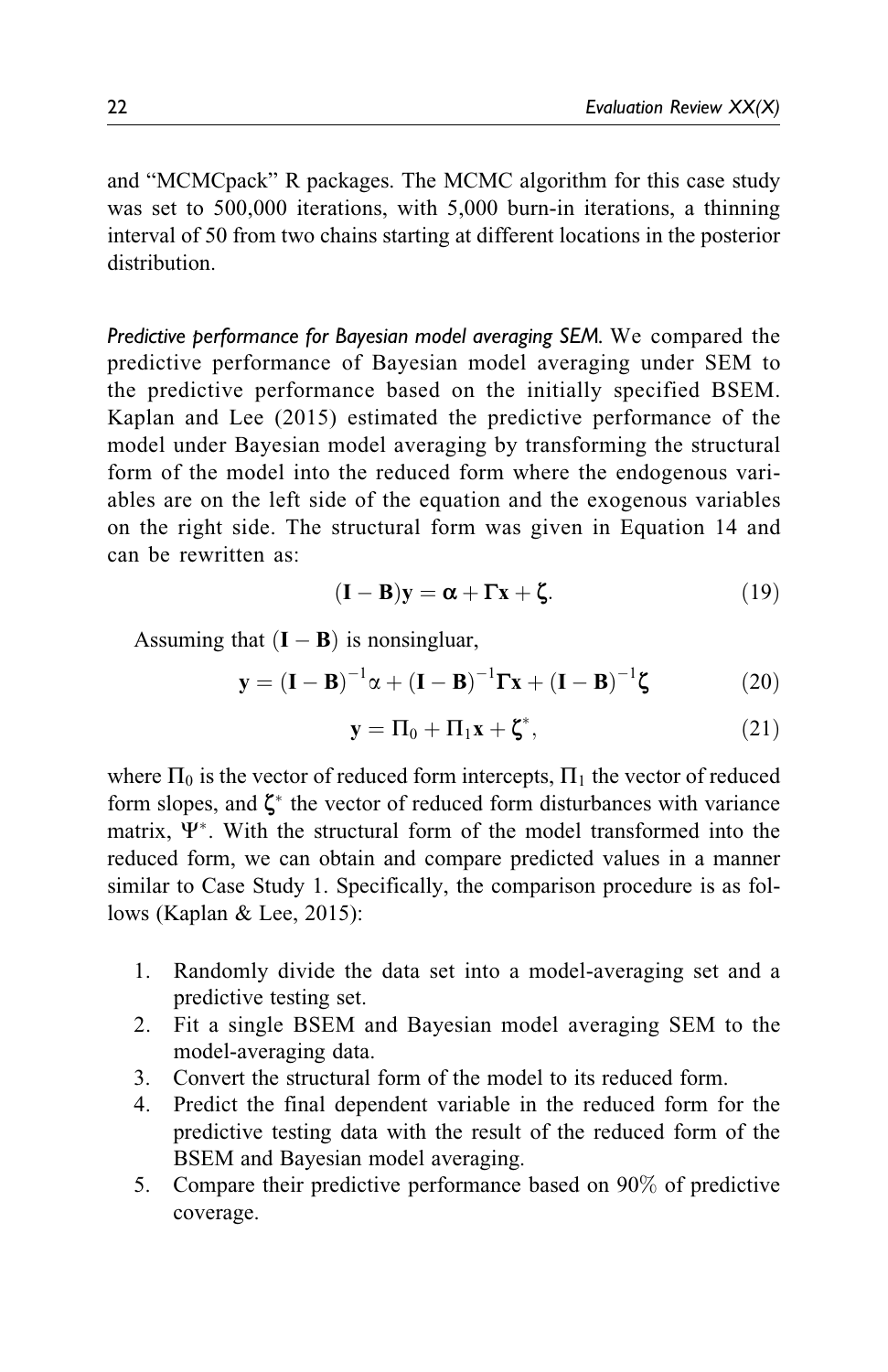| Predictor                             | Model I   | Model 2   | Model 3   | Model 4   |
|---------------------------------------|-----------|-----------|-----------|-----------|
| MEMOR $\sim$ ESCS                     |           |           |           |           |
| MEMOR $\sim$ GENDER                   |           |           |           |           |
| MEMOR $\sim$ NATIVE                   |           |           |           |           |
| ELAB $\sim$ ESCS                      |           |           |           |           |
| $FLAB \sim$ GENDER                    |           |           |           |           |
| $FLAB \sim NATIVE$                    |           |           |           |           |
| CSTRAT $\sim$ ESCS                    |           |           |           |           |
| CSTRAT $\sim$ GENDER                  |           |           |           |           |
| CSTRAT $\sim$ NATIVE                  |           |           |           |           |
| $OYREAD \sim ESCS$                    |           |           |           |           |
| $\textsf{IOYREAD}\sim\textsf{GENDER}$ |           |           |           |           |
| $\overline{O}$ YREAD $\sim$ NATIVE    |           |           |           |           |
| $\overline{O}$ YREAD $\sim$ MEMOR     |           |           |           |           |
| $\overline{O}$ YREAD $\sim$ ELAB      |           |           |           |           |
| $OYREAD \sim CSTRAT$                  |           |           |           |           |
| READING $\sim$ JOYRREAD               |           |           |           |           |
| <b>BIC</b>                            | 48.263.14 | 48,266.63 | 48.266.98 | 48.267.26 |
| <b>PMP</b>                            | 0.69      | 0.12      | 0.10      | 0.09      |

Table 7. Selected Model by Bayesian Model Averaging: Structural Equation Modeling Using Program for International Student Assessment 2009.

Note. PMP  $=$  posterior model probability. ESCS  $=$  measure of economic, social, and cultural status of the students; JOYREAD = enjoyment of reading; DIVREAD = diversity in reading;  $MEMOR$  = memorization strategies; ELAB = elaboration strategies; CSTRAT = control strategies;  $BIC =$  Bayesian information criterion;  $NATIVE =$  immigrant status.

# SEM Results

Based on the model in Figure 1, the algorithm used in the BMASEM package selected four models for  $C = 100$ , resulting four models which accounted for 100% of the total PMP. Note again, that the best model in terms of the BIC has a PMP of 0.69, again indicating a relatively high degree of posterior model uncertainty. Table 7 displays the selected model for this example. Table 8 presents the results from the Bayesian model averaging SEM and the BSEM. There were four regressions set to 0 in the initial model including MEMOR on NATIVE and JOYREAD on ESCS, GENDER, and NATIVE. With the exception of JOYREAD on NATIVE, the remaining three regressions appeared in best model based on the BIC. On the contrary, the regression of ELAB on GENDER which was in the original model does not appear in the best model.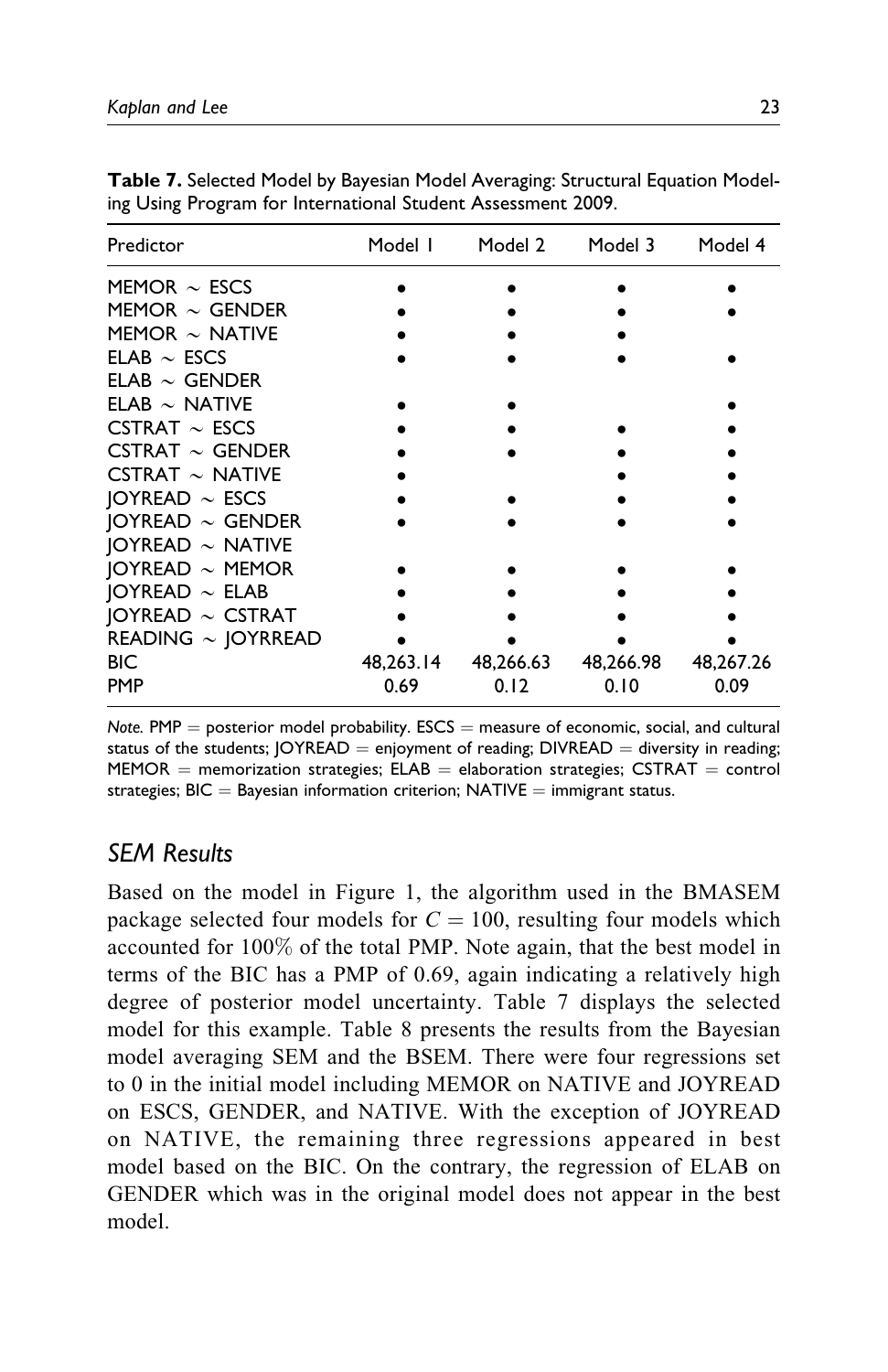|                                       | Bayesian Model<br>Averaging |             |                               |            | <b>BSEM</b> |                                |  |
|---------------------------------------|-----------------------------|-------------|-------------------------------|------------|-------------|--------------------------------|--|
|                                       | Mean                        | SD          | P                             |            |             |                                |  |
| Predictor                             | $(\beta y)$                 | $(\beta y)$ | $(\beta \neq 0 \mathbf{y})\%$ | EAP        | SD          | <b>95% PPI</b>                 |  |
| MEMOR $\sim$ ESCS                     | 0.09                        | .03         | 100.00                        | $0.07$ .02 |             | [0.02, 0.12]                   |  |
| MEMOR $\sim$ GENDER                   | 0.18                        | .04         | 100.00                        | $0.18$ .04 |             | [0.09, 0.27]                   |  |
| MEMOR $\sim$ NATIVE                   | $-0.19$                     | .08         | 91.21                         |            |             |                                |  |
| $ELAB \sim ESCS$                      | 0.16                        | .03         | 100.00                        | $0.16$ .03 |             | [0.11, 0.21]                   |  |
| ELAB $\sim$ GENDER                    | 0.00                        | .00         | 0.00                          |            |             | $-0.05$ .04 [-0.14, 0.04]      |  |
| ELAB $\sim$ NATIVE                    | $-0.18$                     | .08         | 89.90                         |            |             | $-0.20$ .06 [ $-0.32, -0.09$ ] |  |
| CSTRAT $\sim$ ESCS                    | 0.29                        | .03         | 100.00                        | 0.29 .02   |             | [0.25, 0.34]                   |  |
| CSTRAT $\sim$ GENDER                  | 0.25                        | .04         | 100.00                        | $0.25$ .04 |             | [0.18, 0.33]                   |  |
| CSTRAT $\sim$ NATIVE                  | $-0.17$                     | .08         | 87.98                         |            |             | $-0.20$ .05 [ $-0.30, -0.09$ ] |  |
| $OYREAD \sim ESCS$                    | 0.13                        | .02         | 100.00                        |            |             |                                |  |
| JOYREAD $\sim$ GENDER                 | 0.64                        | .04         | 100.00                        |            |             |                                |  |
| $\overline{O}$ YREAD $\sim$ NATIVE    | 0.00                        | .00         | 0.00                          |            |             |                                |  |
| $\overline{O}$ YREAD $\sim$ MEMOR     | $-0.11$                     | .02         | 100.00                        | $-0.11$    |             | .02 $[-0.16, -0.06]$           |  |
| $\text{JOYREAD} \sim \text{ELAB}$     | 0.08                        | .02         | 100.00                        |            |             | $0.04$ .02 [-0.01, 0.08]       |  |
| $J$ OYREAD $\sim$ CSTRAT              | 0.28                        | .02         | 100.00                        | 0.36 .02   |             | [0.31, 0.41]                   |  |
| READING $\sim$ JOYRREAD               | 0.34                        | .02         | 100.00                        | 0.34 .02   |             | [0.31, 0.38]                   |  |
| MEMOR $\sim$ I                        | 0.01                        | .07         | 100.00                        |            |             | $-0.14$ .03 [ $-0.20, -0.08$ ] |  |
| ELAB $\sim$ I                         | 0.02                        | .07         | 100.00                        |            |             | $0.06$ .06 [-0.05, 0.18]       |  |
| CSTRAT $\sim$ I                       | $-0.09$                     | .07         | 100.00                        |            |             | $-0.08$ .05 [-0.17, 0.02]      |  |
| $\overline{OYREAD} \sim \overline{O}$ | $-0.36$                     | .03         | 100.00                        |            |             | $-0.02$ .02 [-0.06, 0.02]      |  |
| READING $\sim$ 1                      | 5.00                        | .02         | 100.00                        | 5.00 .02   |             | [4.96, 5.03]                   |  |
| MEMOR $\sim$ $\sim$ MEMOR             | 1.19                        | .03         | 100.00                        | 1.20.02    |             | [1.14, 1.27]                   |  |
| ELAB $\sim$ $\sim$ ELAB               | 1.23                        | .03         | 100.00                        | 1.23.02    |             | [1.17, 1.30]                   |  |
| CSTRAT $\sim$ $\sim$ CSTRAT           | 1.18                        | .03         | 100.00                        | 0.98       | .02         | [0.95, 1.01]                   |  |
| JOYREAD $\sim$ $\sim$ JOYREAD         | 0.89                        | .03         | 100.00                        | 0.98       | .02         | [0.95, 1.01]                   |  |
| READING $\sim$ $\sim$ READING         | 0.76                        | .02         | 100.00                        | 0.98 .02   |             | [0.95, 1.01]                   |  |

Table 8. Comparison of the Result of Bayesian Model Averaging to the Result of the Bayesian SEM.

Note.  $N = 2,490$ . Symbols  $\sim$  refers to regression of left-hand variable onto right-hand variable,  $\sim$  1 refers to intercept, and  $\sim$   $\sim$  refers to variance. EAP = expected a posteriori; SD = posterior standard deviation;  $PPI =$  posterior probability interval; ESCS  $=$  measure of economic, social, and cultural status of the students;  $\text{OYREAD} = \text{enjoyment}$  of reading;  $\text{DIVREAD} = \text{diversity}$  in reading;  $\text{MEMOR} = \text{memorization strategies}$ ; ELAB = elaboration strategies; CSTRAT = control strategies;  $NATIVE =$  immigrant status;  $READING =$  reading proficiency.

Table 9 presents the prediction results for the BSEM example. As predicted by the theory of Bayesian model averaging, we observe modestly better predictive performance in terms of 90% predictive coverage and the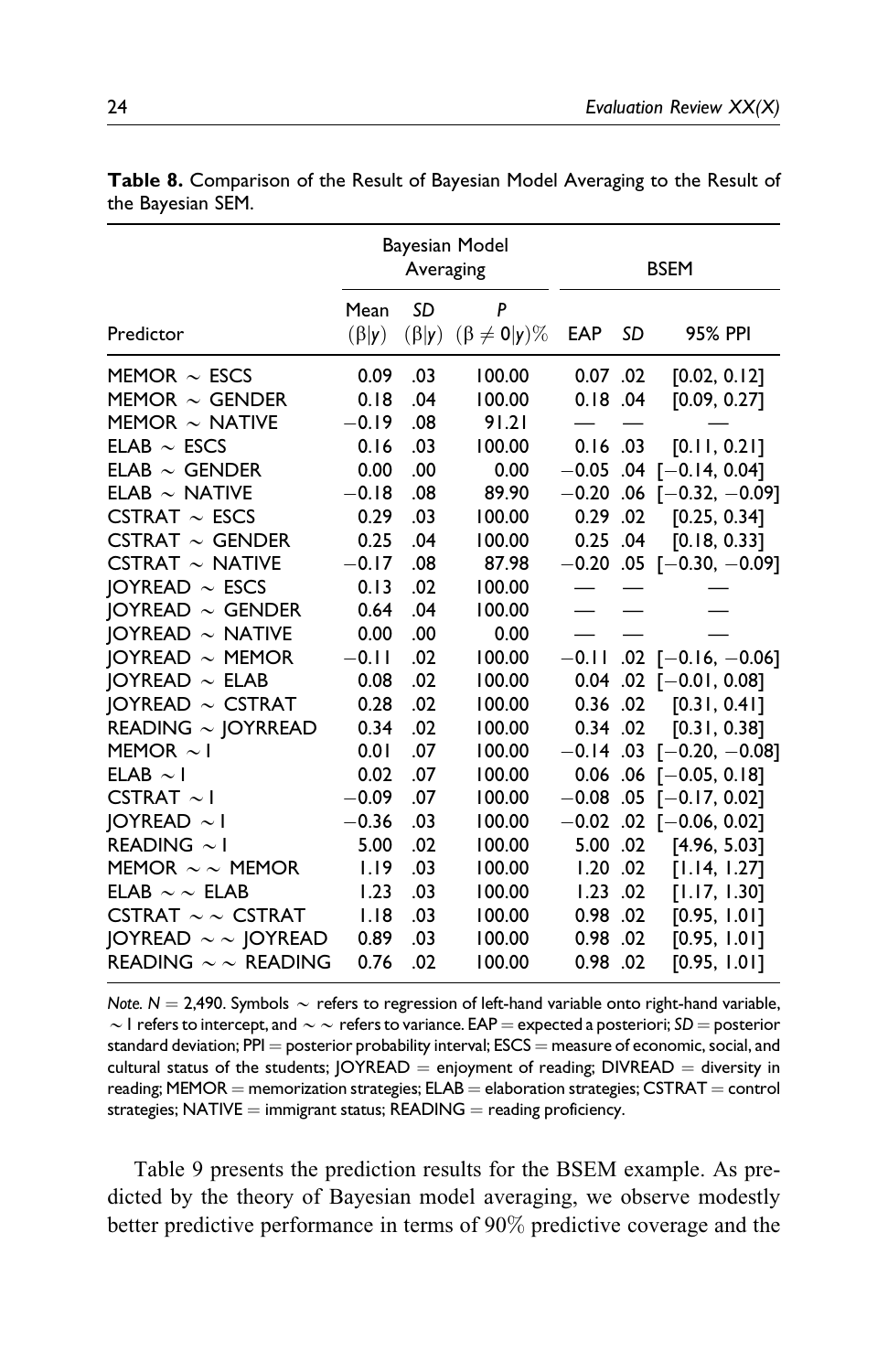| <b>Structural Equation Modeling</b> | 90% Coverage | Log Score |
|-------------------------------------|--------------|-----------|
| Bayesian model averaging            | .88          | $-.13$    |
| Bayesian model                      | .87          | $-.14$    |
| Frequentist model                   | 87           | $-14$     |

Table 9. Comparison of the Predictive Performance.

log-score rule under Bayesian model averaging compared to Bayesian and frequentist approaches.

# **Discussion**

We divide our Discussion section into four parts. First, we discuss some remaining important technicalities. Second, we discuss some limitations of BMA. Third, we discuss a frequentist approach to model averaging. Last, we discuss the importance of model averaging for large-scale assessment design.

# Some Remaining Technicalities

Throughout this article, a subtle assumption was invoked but not discussed; namely, that the true model, say,  $M_T$  was one of the models in the set of models  $M_k$ ,  $k = 1, 2, ..., K$ . This assumption is referred to as the M-closed framework discussed in Bernardo and Smith (2000) and Clyde and Iversen (2015). The M-closed framework can be contrasted with the M-completed framework and the M-open framework. In the M-closed framework, it makes sense to assign prior probabilities that  $M_T$  is in the space of models. In fact, this is the framework that underlies the standard approach to BMA discussed in this article; prior probabilities are assigned to the set of models (typical the indifference prior  $1/M$ ) encoding ones belief that each model is equally likely to be the true model. The application of the indifference prior is the conventional default in the BMA software program used in this article (Raftery et al., 2015). In the M-completed and M-open frameworks,  $M_T$  is not in the set of models  $M_k$ , which are simply considered proxies to be compared. As such, the assignment of prior probabilities makes less sense and the question comes down to how models are to be chosen and averaged if the true model does not exist within the set of possible models.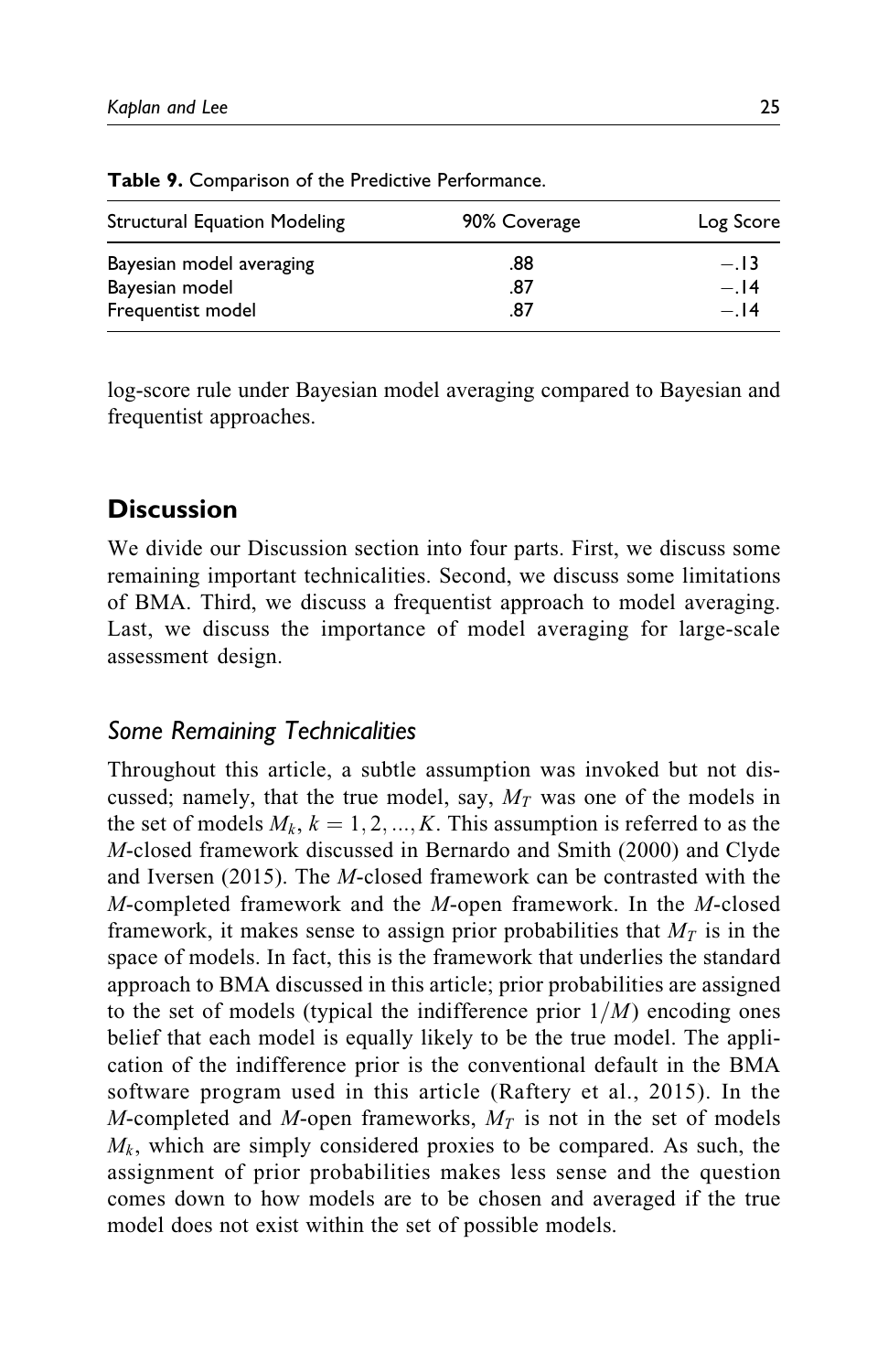Following Bernardo and Smith (2000, p. 385), in the M-completed framework, the analyst has entertained a true model  $M_T$ , but that this true model lies outside the set of models  $M_k$ ,  $k = 1, 2, ..., K$  being considered. The set of models  $M_k$  is enumerated for purposes of scientific communication and is evaluated in light of the true model  $M_T$ . By contrast, in the M-open framework, the analyst does not even entertain the existence of  $M_T$  and so here again, it does not make sense to assign prior probabilities. The range of models  $M_k$  is enumerated for comparison purposes but not with reference to the existence of a true model per se. The distinction among these modeling frameworks is quite important, and indeed, recent work by Clyde and Iversen (2015) have used a decision-theoretic framework that allows BMA within the M-open framework. Future research should be directed toward examining Clyde and Iversen's framework for BMA in the context of large-scale educational survey research.

# Practical Limitations of Bayesian Model Averaging

Bayesian model averaging is not without a set of limitations that must be considered if it is to be employed in practical applications. First, BMA is sensitive to problems of collinearity. Following Draper's (1999) commentary on Hoeting et al. (1999), a problem with the indifference prior suggested by Hoeting et al. (1999) arises when two models are essentially identical in terms of their predictions. This can occur in models with nearly collinear sets of variables. In this case, as Hoeting et al. point out, assuming an indifference prior across the models results in placing twice as much weight on a single model, of which there are two slightly different versions. Draper (1999) shows this issue with the following example. Consider a model  $M_1$  of some outcome variable y and predictors  $x_1, x_2$ , and a predictor  $x_3$  which is collinear with  $x_2$ . Then, being forced to ignore  $x_3$ , a researcher using an indifference prior on the model space would weight each model by 1/4—namely,  $M_1 = \{no \text{ predictors}, x_1, x_2, (x_1, x_2)\}.$  However, if another researcher includes  $x_3$ , this would lead to weights 1/8 for each model  $M_2$  = {no predictors,  $x_1, x_2, x_3, (x_1, x_2), (x_1, x_3), (x_2, x_3), (x_1, x_2, x_3)$ }. The problem is that the last two models in  $M_2$  will fail to be estimated because of the collinear variable  $x_3$ , and this variable will have to be dropped. This will lead to a third model  $M_3$  with weights 1/6—namely,  $M_3 = \{no \text{ predictors}, \text{or} \}$  $x_1, x_2, x_3, (x_1, x_2), (x_1, x_3)$ , which will then result in putting weights  $\{1/6, 1/6, 1/3, 1/3\}$  on  $M_1$ . As a result of this issue, some thought needs to be given regarding the use of collinear variables in BMA with respect to model weights. Although to our knowledge, the issue of collinearity has not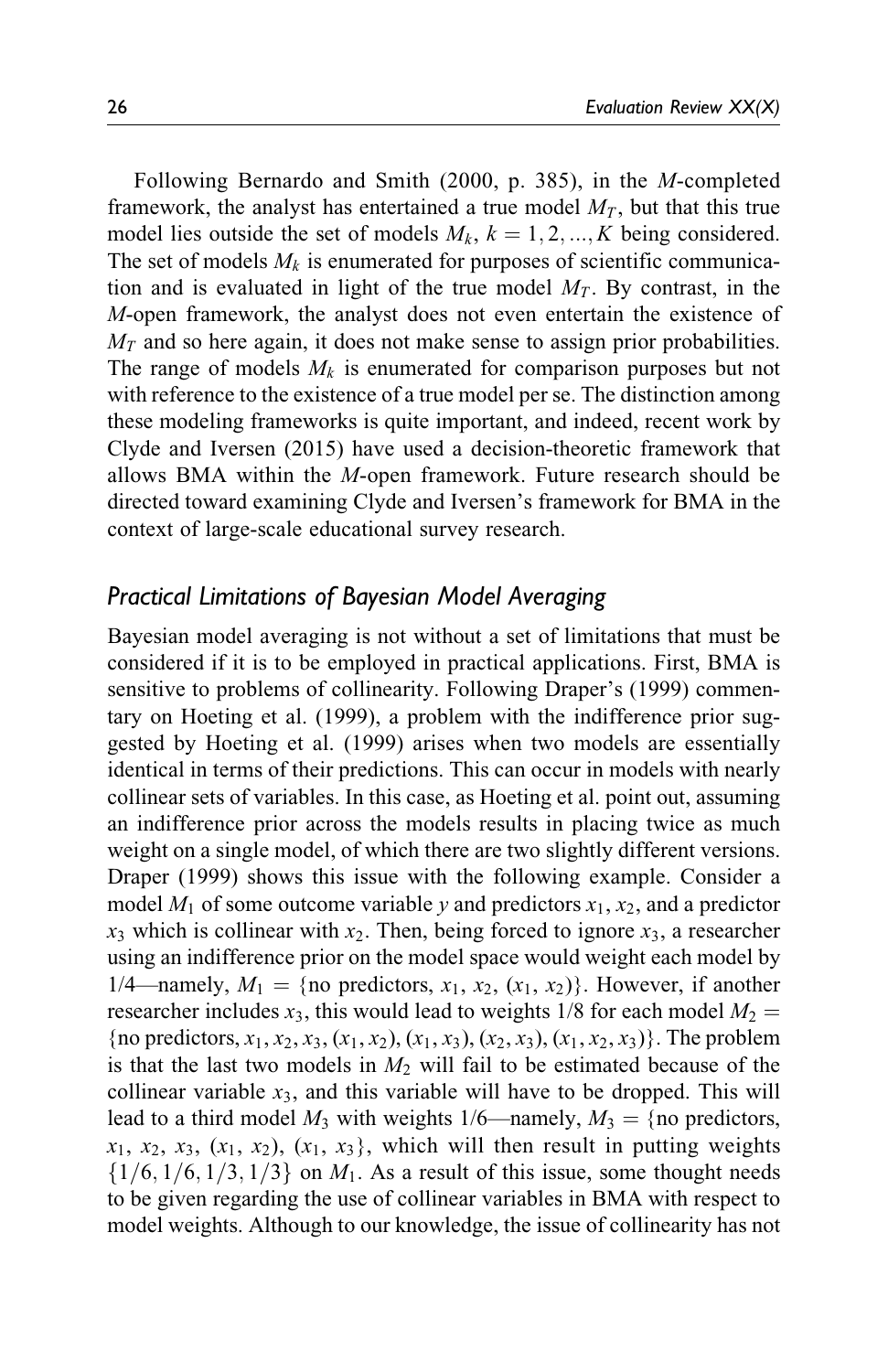been studied directly within BMA, it seems that an initial examination of collinearity diagnostics (e.g., Belsley, Kuh, & Welsch, 2005) prior to employing BMA is warranted.

A second practical issue with BMA is the inclusion of interaction terms. It was noted earlier that the case studies used in this article did not employ interaction terms, although interaction terms can be used in BMA. Specifically, the problem with interaction terms in BMA, as pointed out by Montgomery and Nyhan (2010) and Raftery, Hoeting, Volinsky, Painter, and Yeung (2015), is that averaging over interaction terms is problematic if a model is included in which one of the main effects involved in the interaction is dropped. This assumes that the main effect was 0, and if this assumption is false, then the interaction term will be incorrectly estimated. In the case where models are enumerated within BMA for theoretical purposes (as opposed to simply traversing the space of possible models), then Montgomery and Nyhan (2010) advocate averaging over the subset of models that include the main effects and interactions because this will lead to posterior distributions that are theoretically consistent and correctly estimated. In addition, Clyde (2003) pointed out that when models contain interaction terms, specifying independent priors across the model space may not be appropriate.

## Non-Bayesian Approaches to Model Averaging

It should be noted that issues of model averaging and predictive performance are not restricted to the domain of Bayesian statistics. A considerable amount of theoretical and practical work has focused on frequentist approaches and data mining approaches to model averaging and predictive performance (see, e.g., Hjort & Claeskens, 2003; Strobl, 2013; Strobl, Malley, & Tutz, 2009; H. Wang, Zhang, & Zou, 2009). One approach to frequentist model averaging that bears a strong resemblance to BMA is based on the use of Akaike weights. Akaike weights have been discussed in Wagenmakers and Farrell (2004) and H. Wang, Zhang, and Zou (2009). In essence, Akaike (1973, 1985) weights are transformations of the Akaike information criterion (AIC), such that they can be interpreted as conditional probabilities for each model under consideration. Akaike weights have the advantage of allowing a more nuanced choice among models when the difference between an AIC value for one model versus the AIC for the best model (lowest AIC) is small. A clear difference between the use of Akaike weights and BMA is the absence of priors on the model space or parameter space in the frequentist case.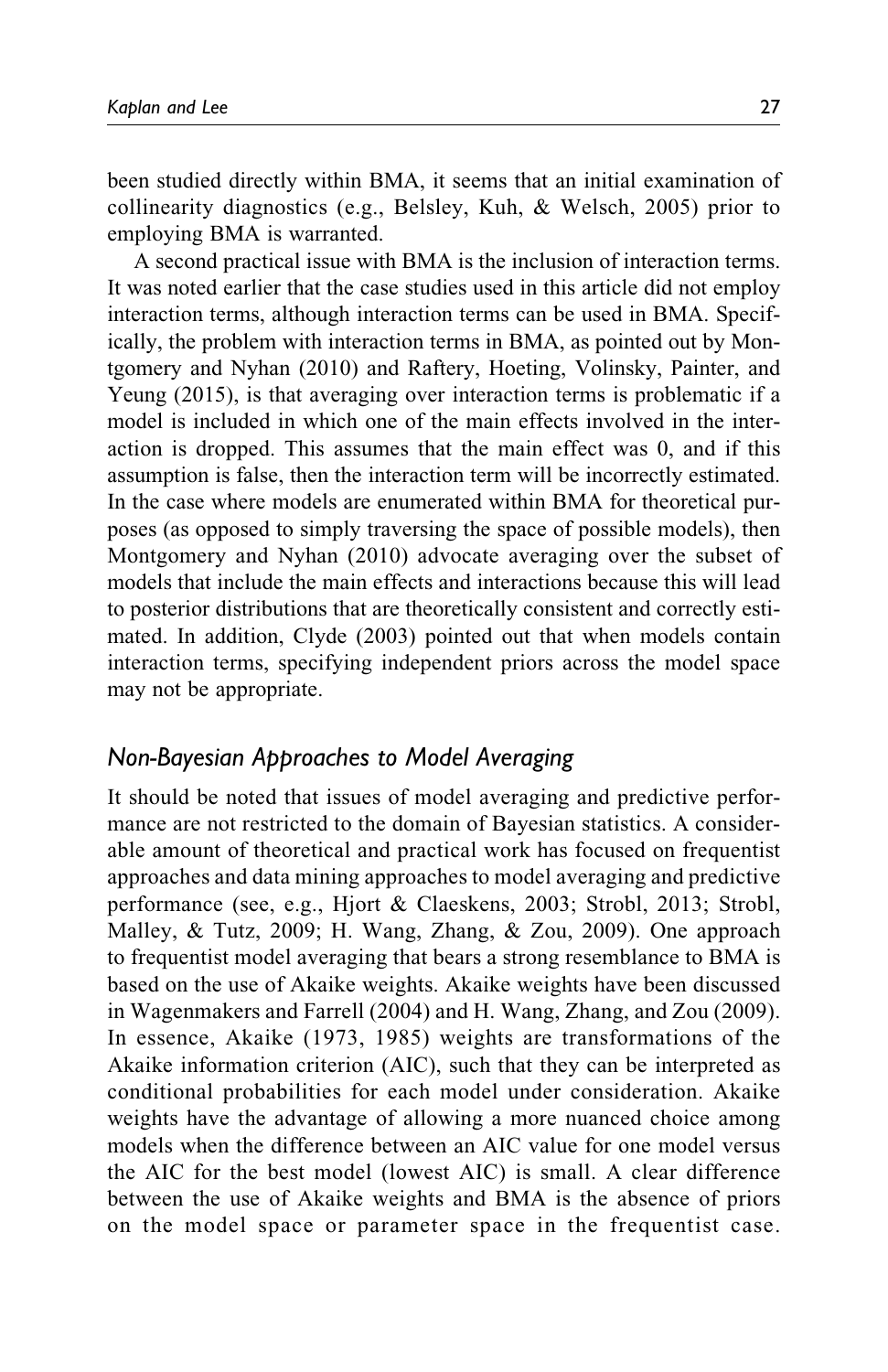Nevertheless, it is crucial that future research provides detailed comparisons of these methods in terms of predictive performance.

## Implications for Large-Scale Assessment Design

The subject-matter motivation for this article concerned using BMA for prediction with large-scale educational assessments. Although our examples in this article and elsewhere (Chen & Kaplan, 2015; Kaplan & Chen, 2012, 2014) demonstrate the potential of using BMA for educational policy analysis, additional research and development are required before BMA can be fully implemented for building predictive models with large-scale educational assessments. Specifically, an important feature of large-scale assessments such as TIMSS, PISA, or ECLS concerns the complexities of the sampling design. For example, following Kaplan and Kuger (2016), the nature of the sampling design for PISA ensures that the sample of students for a given country is chosen in such a way as to accurately represent the national population of 15-year-olds for that country. However, within countries, the selection probabilities to attain national representativeness might be different and so survey weights along with Bayesian hierarchical modeling need to be employed to ensure that each sampled student represents the appropriate number of students in the PISA-eligible population within a particular country. If the goal is to develop optimal predictive models in the context of education policy using large-scale assessment data, it is crucial that the nuances of the survey design be addressed. Because model averaging is, by definition and practice, a model-based methodology, future research will require focusing on model-based rather than designed-based inference (see, e.g., Little, 2004).

In addition to addressing the complex sampling design of large-scale educational assessments, it is necessary to address the design and implementation of the assessment instruments themselves. This is particularly important when the goal is to develop optimally predictive models for achievement outcomes because the implementation of the achievement tests in assessments such as PISA and TIMSS uses so-called matrix sampling designs. Matrix sampling designs yield "designed missing data" insofar as no student receives all of the test items. To obtain broad content coverage, a student will receive a subset of items not all of which are in common with the subset of items received by another student. As a result, precision is sacrificed for content coverage and individual scores cannot be reported. Instead of providing a single score for each student, a set of plausible values for each student are provided that represent the set of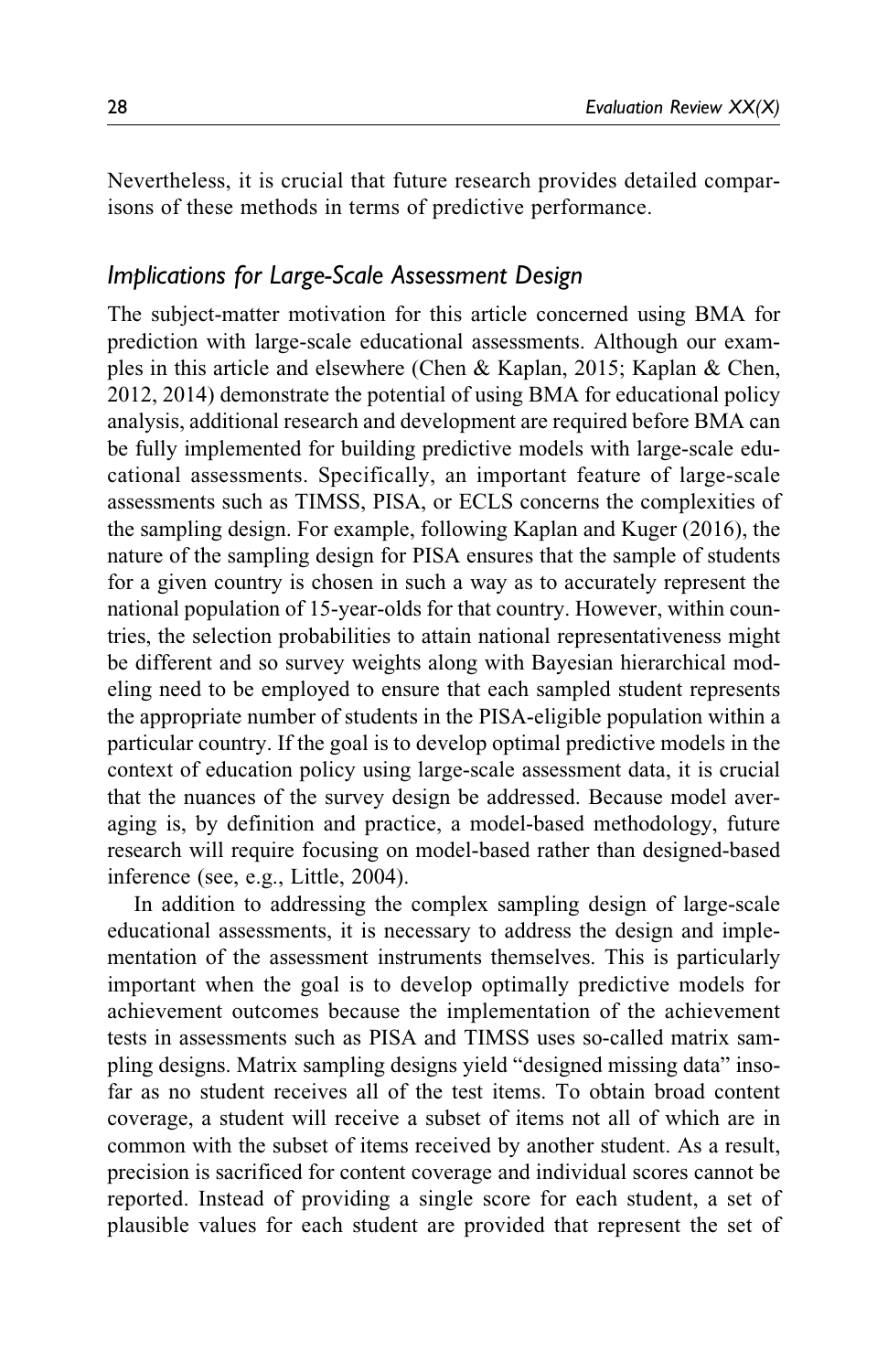plausible scores from a distribution of scores derived from a so-called conditioning model (see von Davier, 2013). It is essential that these scores are analyzed correctly in terms of obtaining point estimates and standard errors, and rules have been developed by Rubin (1987) to properly analyze plausible values. For Bayesian model averaging to be correctly utilized in large-scale educational assessments, the methodology must be extended to handle plausible value methodology.

# Conclusion

The typical practice of statistical modeling for educational research and policy analysis has been to specify, estimate, and test a specific model of interest; examining the fit of the model to the data; and examining the statistical significance of parameters of interest. The development of predictive statistical models in the domain of education research has, arguably, received somewhat less attention. The question of using a model for some purpose beyond assessing model fit leads to a consideration of the accuracy of a model's predictions and this focus on predictive accuracy is a central feature of Bayesian statistics—arguably more central than the traditional ideas of goodness of fit. Indeed, the BF, BIC, and the DIC focus our attention on choosing models based on considering posterior predictive accuracy. If the goal of model building is one of predictive accuracy, then attachment to one's specific model is of less importance. Thus, we are less concerned about the fit of a theoretical model and more concerned about finding a model that will predict well.

In the Bayesian framework, Bayesian model averaging is known to yield models that perform better than any given submodel on the criteria of predictive accuracy. This is due to the fact that not all models are equally good as measured by their PMPs—yet all models contain some useful information. By combining models while at the same time accounting for model uncertainty, we obtain a "stronger" model in terms of predictive accuracy.

To conclude, the purpose of this article was to demonstrate a well-known and useful approach to model averaging in the Bayesian domain with the goal of improving the predictive accuracy of common statistical models. We concur with the famous quote by Box and Draper (1987), "All models are wrong, but some are useful" (p. 424), but we add that even though models capture only a small portion of the data generating process, each model retains a degree of useful information. In particular, beyond capturing the data generating process, a model's usefulness lies in its predictive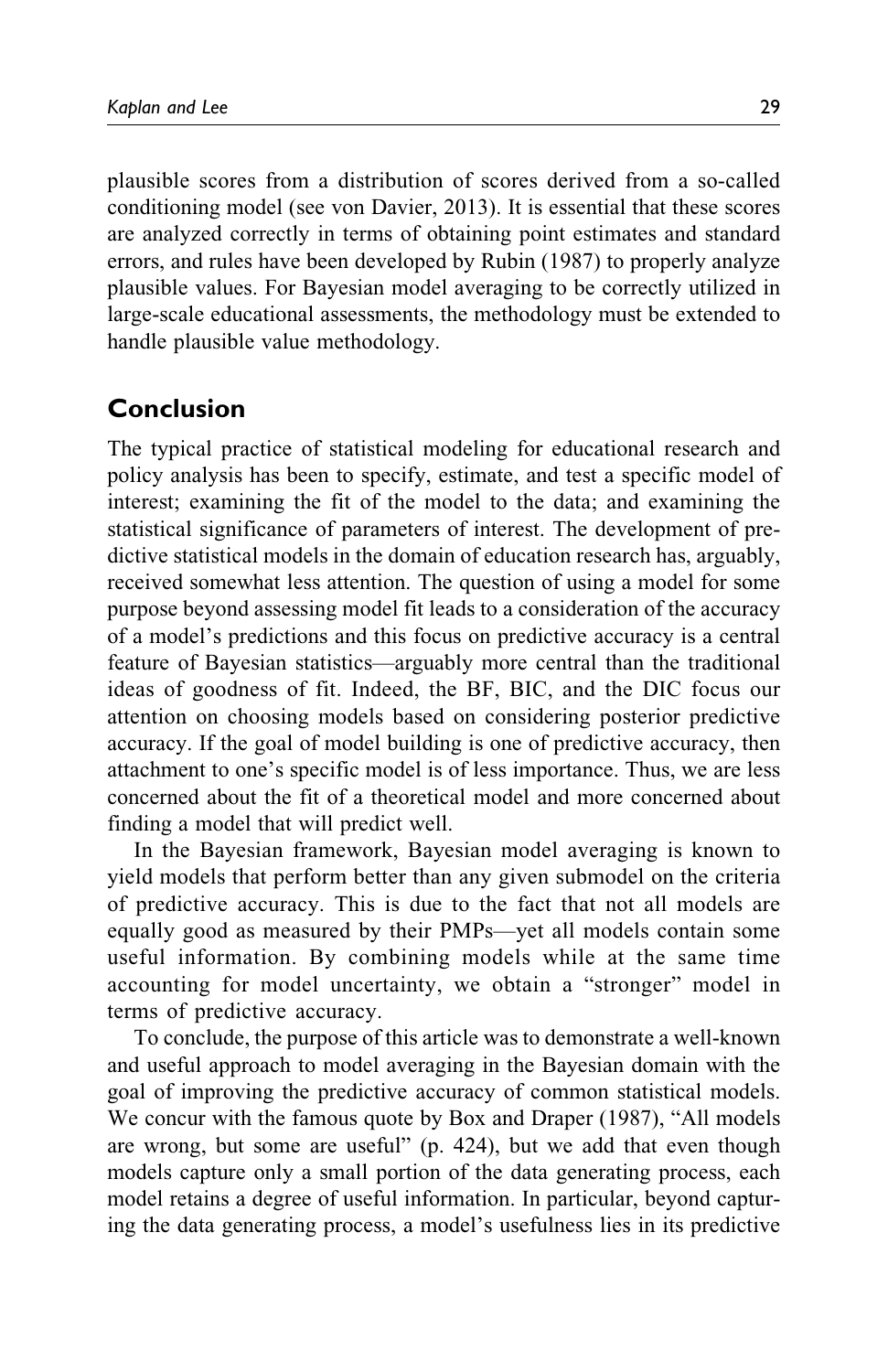capacity. Here, then, Bayesian model averaging provides an approach to optimizing the predictive utility of a large number of otherwise wrong models. Nevertheless, for this didactic article, we show that the theory of Bayesian model averaging works as expected, yielding models with better predictive performance than any given submodel including the initial model of interest. As always, the full benefit Bayesian model averaging will rest on its application to practical problems where prediction is of high priority.

#### Declaration of Conflicting Interests

The author(s) declared no potential conflicts of interest with respect to the research, authorship, and/or publication of this article.

#### Funding

The author(s) received no financial support for the research, authorship, and/or publication of this article.

#### ORCID iD

Chansoon Lee <http://orcid.org/0000-0002-3669-3019>

#### **Notes**

1. The Laplace method of integrals is based on a Taylor expansion of a function  $f(u)$  of a q-dimensional vector u. The approximation is  $e^{f(u)}du \simeq 2(\pi)^{q/2}|A|^{1/2} \exp\{f(u^*)\}$ , where  $u^*$  is the value of u at which f attains its maximum, and  $A$  is minus the inverse of the Hessian of  $f$  evaluated

at  $u^*$ . Following Raftery (1996, p. 253), when the Laplace method is applied to Equation 3, we obtain the approximation  $p(y|M_k) \simeq (2\pi)^{q_k} |A_k|^{1/2} p(y|\tilde{\theta}_k, M_k) p(\tilde{\theta}_k, M_k)$ , where  $q_k$  is the dimension of  $\theta_k$ ,  $\hat{\theta}_k$  is the posterior model of  $\theta_k$ , and  $A_k$  is minus the inverse of the Hessian of  $\log\{p(y|\theta_k, M_k)p(\theta_k|M_k)\}\$ , evaluated at the posterior mode  $\theta_k$ .

- 2. The notion of "best subset regression" is controversial in the frequentist framework because of concern over capitalization on chance. However, in the Bayesian framework with its focus on predictive accuracy, finding the best subset of predictors does not present a problem.
- 3. Note that it is not technically proper to use only one plausible value in a statistical analysis. A direction of future research will require developing Bayesian model averaging when analyzing multiple plausible values.
- 4. Note that in the case where there is only one element in the block, the prior distribution is assumed to be inverse-gamma, that is,  $\mathbf{\theta}_{IW} \sim IG(a, b)$ .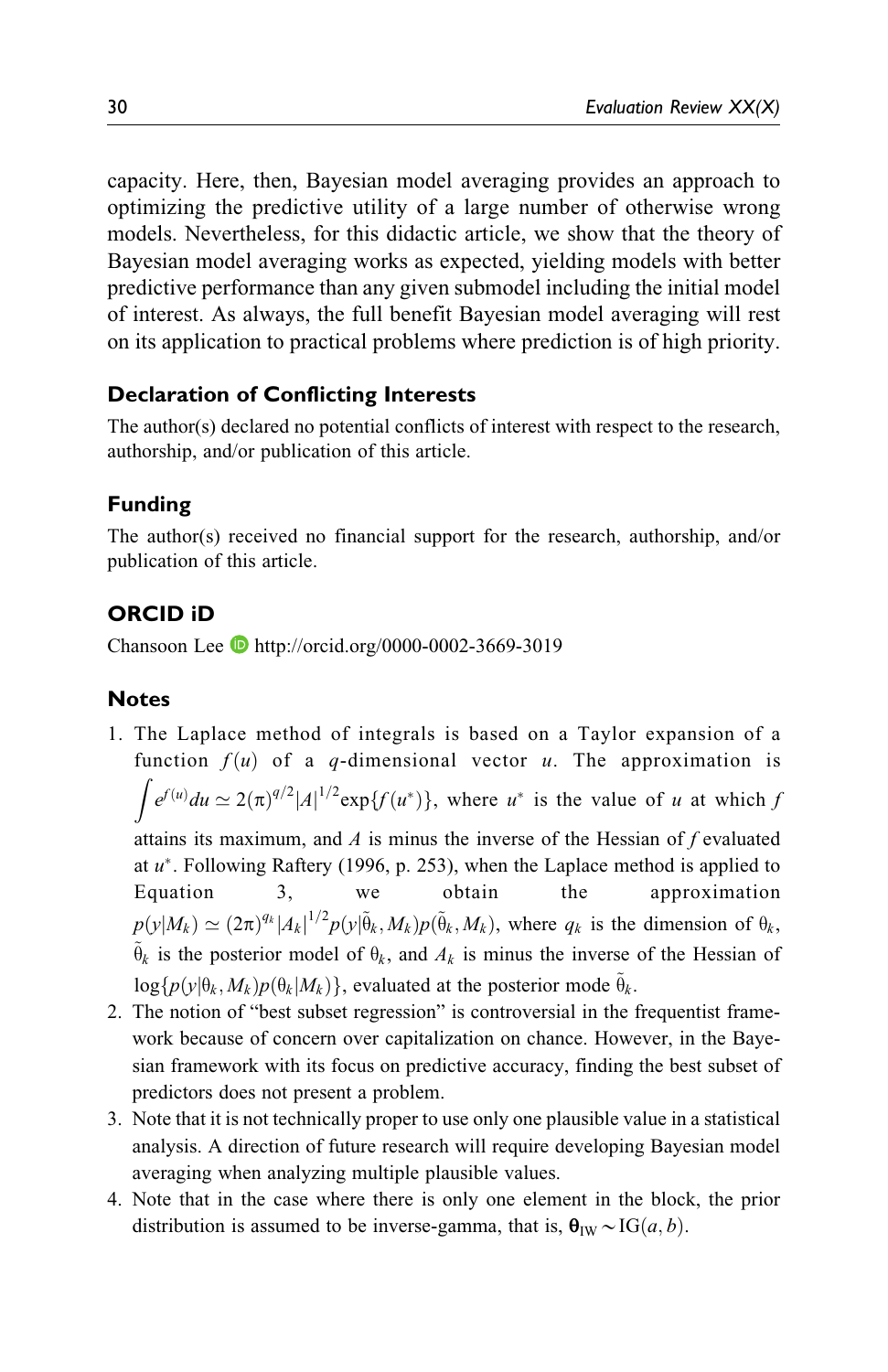#### References

- Akaike, H. (1973). Information theory and an extension of the maximum likelihood principle. In B. N. Petrov & F. Csaki (Eds.), Second international symposium on information theory (pp. 267–281). Budapest: Akademiai Kiado.
- Akaike, H. (1985). Prediction and entropy. In A. C. Atkinson & S. E. Feinberg (Eds.), A celebration of statistics (pp. 1–24). New York, NY: Springer-Verlag.
- Belsley, D. A., Kuh, E., & Welsch, R. E. (2005). Regression diagnostics: Identifying influential data and sources of collinearity. New York, NY: Wiley.
- Bernardo, J., & Smith, A. F. M. (2000). Bayesian theory. New York, NY: Wiley.
- Box, G. E. P., & Draper, N. R. (1987). Empirical model building and response surfaces. New York, NY: John Wiley & Sons.
- Brier, G. W. (1950). Verification of forecasts expressed in terms of probability. Monthly Weather Review, 78, 1–3.
- Chen, J., & Kaplan, D. (2015). Covariate balance in a two-step Bayesian propensity score approach for observational studies. Journal of Research on Education Effectiveness, 8, 280–302.
- Clyde, M. A. (1999). Bayesian model averaging and model search strategies. In J. M. Bernardo, J. O. Berger, A. P. Dawid, & A. F. M. Smith (Eds.), Bayesian statistics 6 (pp. 157–185). Oxford, England: Oxford University Press.
- Clyde, M. A. (2003). Model averaging. In S. James Press (Ed.), Subjective and objective Bayesian statistics (pp. 320–335). Hoboken, NJ: Wiley-Interscience.
- Clyde, M. A. (2017). BAS: Bayesian adaptive sampling for Bayesian model averaging (R package version 1.4.7) [Computer software manual].
- Clyde, M. A., & George, E. I. (2004). Model uncertainty. Statistical Science, 19, 81–94.
- Clyde, M. A., & Iversen, E. S. (2015). Bayesian model averaging in the M-open framework. In P. Damien, P. Dellaportas, N. G. Polson, & D. A. Stephens (Eds.), Bayesian theory and applications (pp. 483–498). Oxford, England: Oxford University Press.
- Dawid, A. P. (1984). Statistical theory: The prequential approach. Journal of the Royal Statistical Society, Series A, 147, 278–202.
- Draper, D. (1995). Assessment and propagation of model uncertainty (with discussion). Journal of the Royal Statistical Society (Series B), 57, 55–98.
- Draper, D. (1999). Model uncertainty, yes, discrete model averaging, maybe. Comment on Hoeting, Madigan, Raftery and Volinsky. Statistical Science, 14, 405–409.
- Fernández, C., Ley, E., & Steele, M. F. J. (2001). Model uncertainty in cross-country growth regressions. Journal of Applied Econometrics, 16, 563–576.
- Gelman, A., Meng, X.-L., & Stern, H. (1996). Posterior predictive assessment of model fitness via realized discrepancies: With commentary. Statistical Science, 6, 733–807.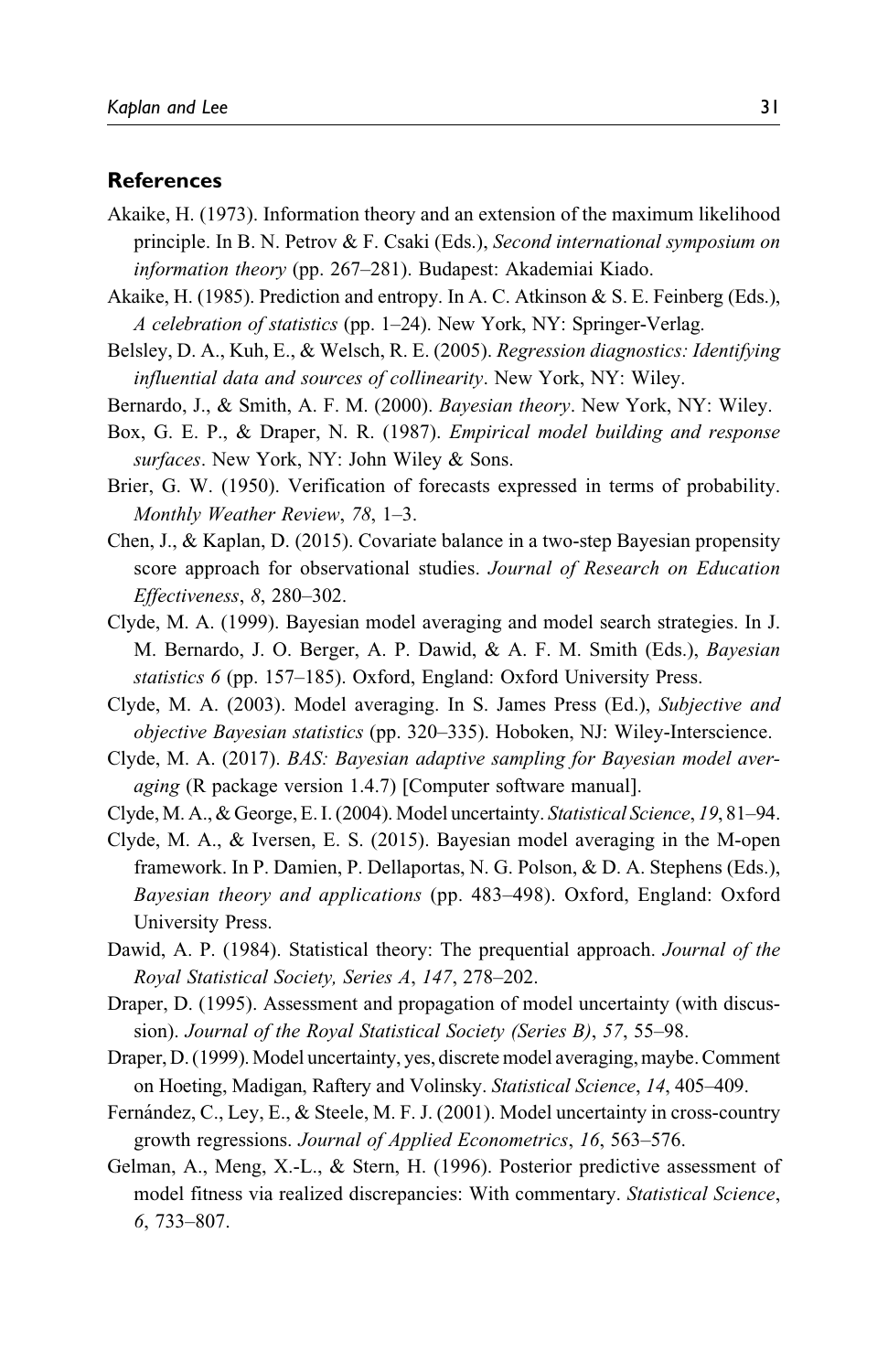- Gneiting, T., & Raftery, A. E. (2007). Strictly proper scoring rules, prediction, and estimation. Journal of the American Statistical Association, 102, 359–378.
- Hjort, N. L., & Claeskens, G. (2003). Frequentist model average estimators. Journal of the American Statistical Association, 98, 879–899.
- Hoeting, J. A., Madigan, D., Raftery, A. E., & Volinsky, C. T. (1999). Bayesian model averaging: A tutorial. Statistical Science, 14, 382–417.
- Jo, B., & Muthen, B. (2001). Modeling of intervention effects with noncompliance: A latent variable modeling approach for randomized trials. In G. A. Marcoulides & R. E. Schumacker (Eds.), New developments and techniques in structural equation modeling (pp. 57–87). Mahwah, NJ: Lawrence Erlbaum Associates.
- Jöreskog, K. G. (1973). A general method for estimating a linear structural equation system. In A. S. Goldberger & O. D. Duncan (Eds.), *Structural equation models* in the social sciences (pp. 85–112). New York, NY: Academic Press.
- Jose, V. R. R., Nau, R. F., & Winkler, R. L. (2008). Scoring rules, generalized entropy, and utility maximization. Operations Research, 56, 1146–1157.
- Kaplan, D. (2003). Methodological advances in the analysis of individual growth with relevance to education policy. Peabody Journal of Education, 77, 189–215.
- Kaplan, D. (2009). Structural equation modeling: Foundations and extensions (2nd ed.). Newbury Park, CA: Sage.
- Kaplan, D. (2014). Bayesian statistics for the social sciences. New York, NY: Guilford Press.
- Kaplan, D., & Chen, J. (2012). A two-step Bayesian approach for propensity score analysis: Simulations and case study. Psychometrika, 77, 581–609. doi:10.1007/ s11336-012-9262-8
- Kaplan, D., & Chen, J. (2014). Bayesian model averaging for propensity score analysis. Multivariate Behavioral Research, 49, 505–517.
- Kaplan, D., & Depaoli, S. (2012). Bayesian structural equation modeling. In R. Hoyle (Ed.), Handbook of structural equation modeling (pp. 650–673). New York, NY: Guilford.
- Kaplan, D., & Kuger, S. (2016). The methodology of PISA: Past, present, and future. In S. Kuger, E. Klieme, N. Jude, & D. Kaplan (Eds.), Assessing contexts of learning—An international perspective (pp. 53–73). Dordrecht, the Netherlands: Springer.
- Kaplan, D., & Lee, C. (2015). Bayesian model averaging over directed acyclic graphs with implications for the predictive performance of structural equation models. Structural Equation Modeling. doi:10.1080/10705511.2015.1092088
- Kass, R. E., & Raftery, A. E. (1995). Bayes factors. Journal of the American Statistical Association, 90, 773–795.
- Leamer, E. E. (1978). Specification searches: Ad hoc inference with nonexperimental data. New York, NY: Wiley.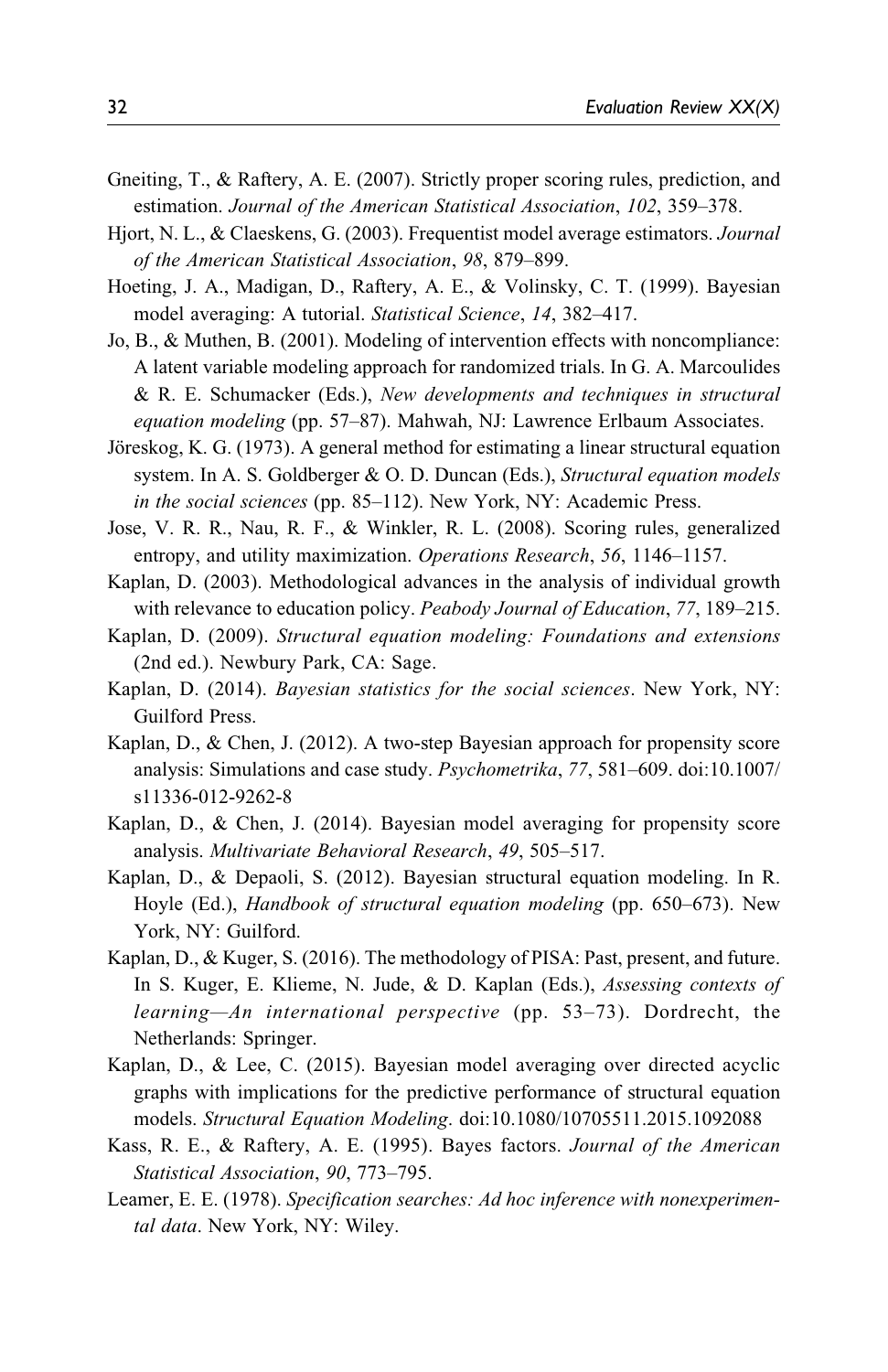- Lee, S.-Y. (1981). A Bayesian approach to confirmatory factor analysis. Psychometrika, 46, 153–160.
- Lee, S.-Y. (2007). Structural equation modeling: A Bayesian approach. New York, NY: Wiley.
- Little, R. J. (2004). To model or not to model? Competing modes of inference for finite population sampling. Journal of the American Statistical Association, 99, 546–556.
- Little, R. J. (2006). Calibrated Bayes: A Bayes/frequentist roadmap. The American Statistician, 60, 213–223.
- Lunn, D., Thomas, A., Best, N., & Spiegelhalter, D. (2000). Winbugs—A Bayesian modelling framework: Concepts, structure, and extensibility. Statistics and Computing, 10, 325–337.
- Madigan, D., & Raftery, A. E. (1994). Model selection and accounting for model uncertainly in graphical models using Occam's window. Journal of the American Statistical Association, 89, 1535–1546.
- Martin, A. D., Quinn, K. M., & Park, J. H. (2013, May 13). Markov chain Monte Carlo (MCMC) package. Retrieved from<http://mcmcpack.wustl.edu/>
- Martin, J. K., & McDonald, R. P. (1975). Bayesian estimation in unrestricted factor analysis: A treatment for Heywood cases. Psychometrika, 40, 505–517.
- Merkle, E. C., & Steyvers, M. (2013a). Choosing a strictly proper scoring rule. Decision Analysis, 10, 292–304.
- Merkle, E. C., & Steyvers, M. (2013b). Choosing a strictly proper scoring rule. Decision Analysis, 10, 292–304.
- Montgomery, J. M., & Nyhan, B. (2010). Bayesian model averaging: Theoretical developments and practical applications. Political Analysis, 18, 245–270.
- Mullis, I. V. S. (2013). Introduction. In I. V. S. Mullis & M. O. Martin (Eds.), TIMSS 2015 assessment frameworks (pp. 3–9). Boston, MA: TIMSS & PIRLS International Study Center Lynch School of Education, Boston College and International Association for the Evaluation of Educational Achievement (IEA).
- Muthén, B. (2001). Second-generation structural equation modeling with a combination of categorical and continuous latent variables: New opportunities for latent class/latent growth modeling. In A. Sayer & L. Collins (Eds.), New methods for the analysis of change (pp. 291–322). Washington, DC: APA.
- Muthén, B., & Masyn, K. (2005). Mixture discrete-time survival analysis. *Journal of* Educational and Behavioral Statistics, 30, 27–58.
- Muthén, L. K., & Muthén, B. (1998–2010). Mplus: Statistical analysis with latent variables. Los Angeles, CA: Author.
- National Center for Educational Statistics. (2001). Early childhood longitudinal study: Kindergarten class of 1998-99: Base year public-use data files user's manual (Tech. Rep. No. NCES 2001-029). Washington, DC: U.S. Government Printing Office.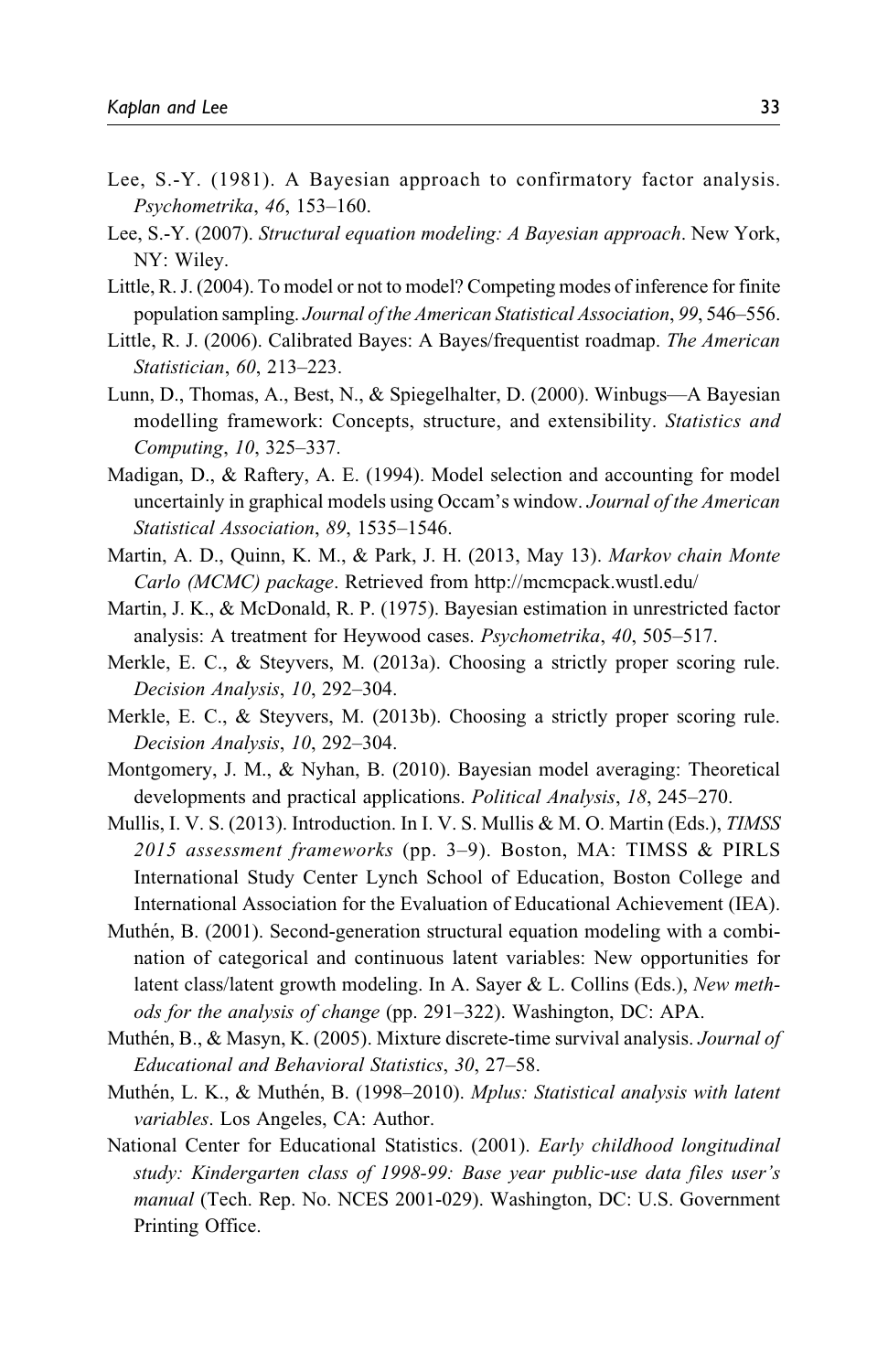- Organization for Economic Cooperation and Development. (2009). PISA 2009 assessment framework—Key competencies in reading, mathematics and science. Paris, France: Author.
- Organization for Economic Cooperation and Development. (2010). PISA 2009 results (Vol. I–VI). Paris, France: Author.
- Park, T., & Casella, G. (2008). The Bayesian lasso. Journal of the American Statistical Association, 103, 681–686.
- Pearl, J. (2009). Causality: Models, reasoning, and inference (2nd ed.). Cambridge, MA: Cambridge University Press.
- Plummer, M. (2016). rjags: Bayesian graphical models using MCMC (R package version 4-6) [Computer software manual]. Retrieved from [https://CRAN.R-proj](https://CRAN.R-project.org/package=rjags) [ect.org/package](https://CRAN.R-project.org/package=rjags)=[rjags](https://CRAN.R-project.org/package=rjags)
- Plummer, M., Best, N., Cowles, K., & Vines, K. (2006). CODA: Convergence diagnosis and output analysis for MCMC. R News, 6, 7–11. Retrieved from <http://CRAN.R-project.org/doc/Rnews/>
- R Core Team. (2017). R: A language and environment for statistical computing [Computer software manual]. Vienna, Austria. Retrieved from [https://www.R](https://www.R-project.org/)[project.org/](https://www.R-project.org/)
- Raftery, A. E. (1996). Approximate Bayes factors and accounting for model uncertainty in generalized linear models. Biometrika, 83, 251–266.
- Raftery, A. E. (1998). Bayes factors and the BIC: Comment on Weakliem (Tech. Rep. No. 347). Seattle: University of Washington, Department of Statistics.
- Raftery, A. E., Hoeting, J., Volinsky, C., Painter, I., & Yeung, K. Y. (2015, June 22). Bayesian model averaging (BMA) (version 3.12). Retrieved from [http://www2.](http://www2.research.att.com/volinsky/bma.html) [research.att.com/volinsky/bma.html](http://www2.research.att.com/volinsky/bma.html)
- Raftery, A. E., Madigan, D., & Hoeting, J. A. (1997). Bayesian model averaging for linear regression models. Journal of the American Statistical Association, 92, 179–191.
- Rubin, D. B. (1987). Multiple imputation in nonresponse surveys. Hoboken, NJ: Wiley.
- Scheines, R., Hoijtink, H., & Boomsma, A. (1999). Bayesian estimation and testing of structural equation models. Psychometrika, 64, 37–52.
- Schwarz, G. E. (1978). Estimating the dimension of a model. Annals of Statistics, 6, 461–464.
- Sloughter, J. M., Gneiting, T., & Raftery, A. E. (2013). Probabilistic wind vector forecasting using ensembles and Bayesian model averaging. Monthly Weather Review, 141, 2107–2119.
- Spiegelhalter, D. J., Best, N. G., Carlin, B. P., & van der Linde, A. (2002). Bayesian measures of model complexity and fit (with discussion). Journal of the Royal Statistical Society, Series B (Statistical Methodology), 64, 583–639.